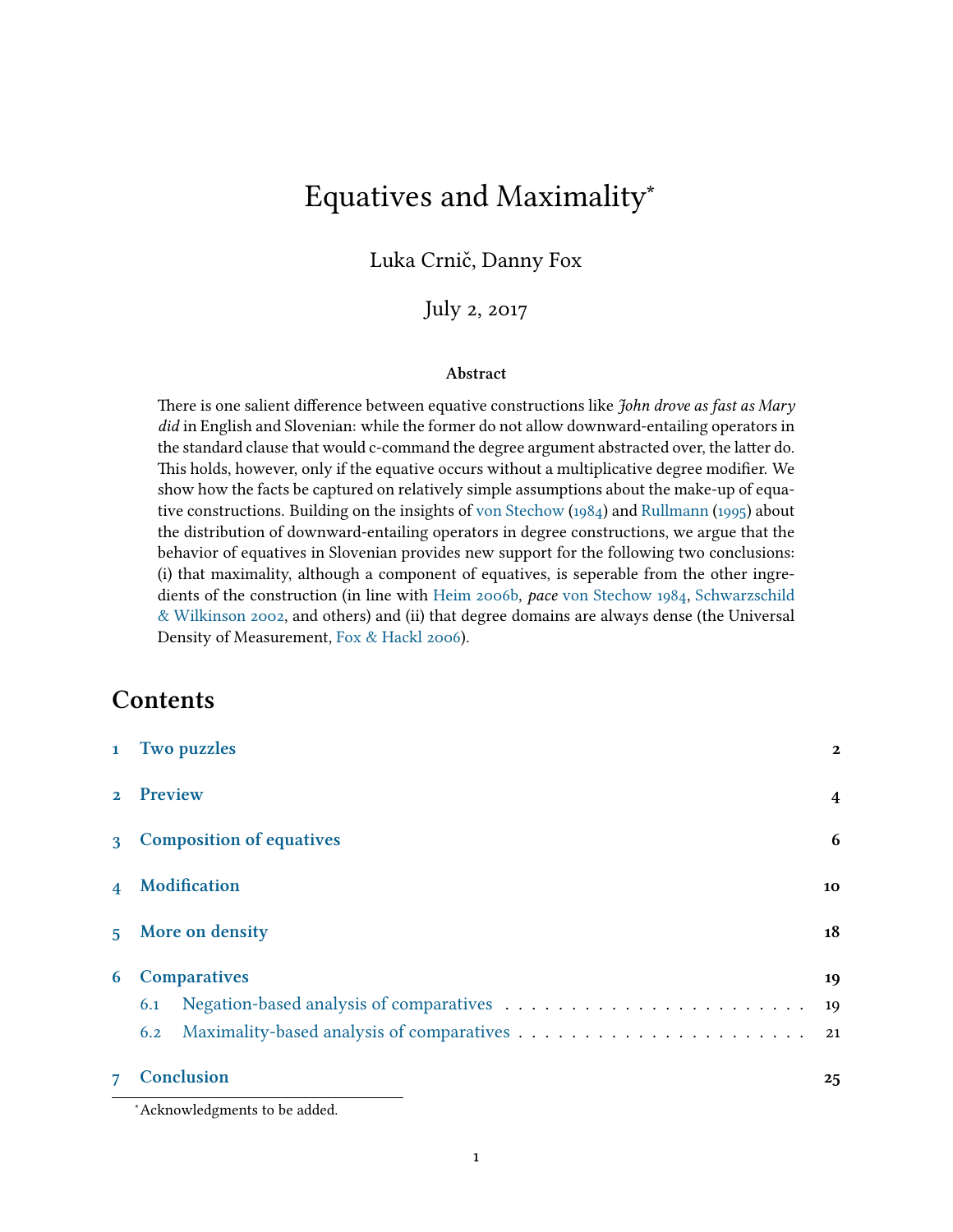#### <span id="page-1-0"></span>1 Two puzzles

The starting point of the paper is a well-worn observation about clausal comparative and equative constructions in English: they do not allow a downward-entailing (DE) operator to occur in a standard clause in which it would c-command the degree argument that is abstracted over. Thus, while the sentences in (1) are acceptable,

- <span id="page-1-4"></span>(1) a. John drove faster [than Mary did].
	- b. John drove as fast [as Mary did].

those in (2) and (3) are not.<sup>1</sup> These latter sentences contain, respectively, negation in the standard clause, (2), and vague DE quantifier *few other people*, ([3](#page-1-1)). The same pattern can be replicated also with other DE operators.<sup>2,3</sup> with other DE operators.<sup>2[,](#page-1-2)3</sup>

- (2) a. \*John drove faster [than Mary didn't]. b. \*John drove as fast [as Mary didn't].
- $(3)$  a. ??John drove faster [than few other people did]. b. ??John drove as fast [as few other people did].

A shared property of most approaches to comparatives and equatives is that they derive this distributional pattern on interpretive grounds (e.g., [von Stechow](#page-27-0) [1984,](#page-27-0) [Rullmann](#page-26-0) [1995,](#page-26-0) [Gajewski](#page-25-2) [2008\)](#page-25-2). More to the point, it holds on most approaches that the sentences in (2) and (3) give rise to pathological meanings (they are either undefined, contradictory, or tautological) and are thus unacceptable. The sentences in  $(1)$  by contrast receive a well-formed meaning (contingent and defined) and are consequently acceptable.

Puzzle 1. A puzzle arises when we look at Slovenian equatives, which exhibit a slightly different behavior than their English counterparts. A translation of the equative sentence in [\(1\)](#page-1-4) into Slovenian is provided in  $(4)$ . The standard clause of the equative is headed by *kot*, which is also used in comparatives and which we gloss with *than*, while the matrix clause contains a demonstrative<br>————————————————————

(i) John drove faster [than at most two other people did].

<span id="page-1-3"></span><sup>3</sup>If a DE operator does not c-command the degree argument abstracted over in the standard clause, the sentences are acceptable. This is shown in (i), where few mistakes occurs in both the matrix and standard clause.

(i) More girls made few mistakes [than boys did].

<span id="page-1-1"></span><sup>&</sup>lt;sup>1</sup>The facts are different for so-called phrasal comparatives and equatives, as exemplified in (i) [\(Brame](#page-25-3) [1983\)](#page-25-3). We assume that phrasal comparatives like (i) involve a wide-scope interpretation of the nominal quantifier and are thus orthogonal to the issues investigated in this paper.

<sup>(</sup>i) John is taller than no one (\*is).

<span id="page-1-2"></span><sup>&</sup>lt;sup>2</sup>An apparent exception are the so-called class B modified numerals (see [Geurts & Nouwen](#page-25-4) [2007,](#page-25-4) [Nouwen](#page-26-2) [2010,](#page-26-2) [Schwarz et al.](#page-26-3) [2012,](#page-26-3) among others, for discussion of their semantic properties). See also [Fleisher](#page-25-5) [2016.](#page-25-5) This paper does not shed new light on this exceptional behavior.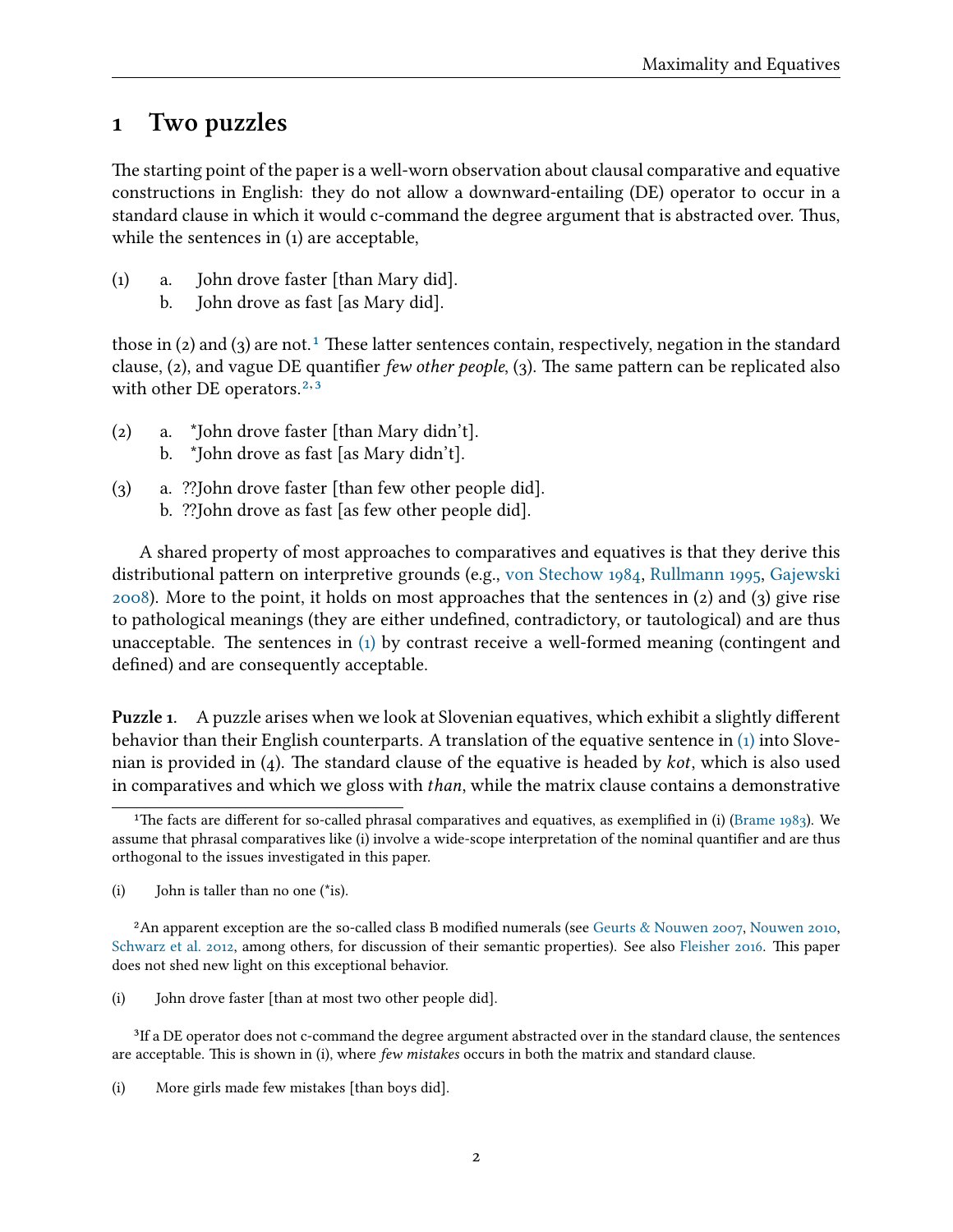tako that precedes the adjective (the demonstrative may be dropped, though this is dispreferred and is impossible if the equative is combined with a multiplicative modifier; see Toporisic [2006](#page-27-1) for some examples and discussion).

(4) Janez se je peljal tako hitro [kot se je Marija]. Janez self aux drive dem fast than self aux Mary 'John drove as fast as Mary did.'

Surprisingly, at least given what we are led to expect in light of the behavior of English equatives, a sentence like (4) remains acceptable even with the presence in the standard clause of negation,  $(5)$ , or another DE operator,  $(6)$ . The meanings of these sentences correspond to their comparative variants, which lack the DE expression under discussion, as indicated in parentheses. (Similar observations have been reported for German by [von Stechow](#page-27-0) [1984](#page-27-0) and [Penka](#page-26-4) [2010,](#page-26-4) [2016.](#page-26-5) Dutch seems to exhibit similar patterns as well - Fred Landman, Rick Nouwen, p.c. Since we did not have the opportunity to explore equatives in these other language sufficiently as well as for reasons of space, we largely ignore them in the following, though see footnote ??.)

- (5) Janez se je peljal tako hitro [kot se Marija ni]. John self aux drive dem fast than self Mary neg.aux '\*John drove as fast as Mary didn't.'  $($  ⇔ John drove faster than Mary did.)
- (6) Janez se je peljal tako hitro [kot se je malokdo]. John self aux drive dem fast than self aux few people. '\*John drove as fast as few people did' ( $\Leftrightarrow$  John drove faster than many/most people did.)

This is the first distributional asymmetry that we tackle in this paper: the contrast between English and Slovenian equative sentences with respect to allowing DE operators to occur in the standard clause.

Puzzle 2. Adding further to the mystery, not all equative sentences with a DE operator in the standard clause are acceptable. In particular, if we add a multiplicative modifier to the sentences in (5) and (6), as exemplified in (7) with *twice*, the resulting sentences are unacceptable.

(7) \*Janez se je peljal dvakrat tako hitro [kot se Marija ni]. John self aux drive twice dem fast than self Mary neg.aux '\*John drove twice as fast as Mary didn't.'

This is the second distributional asymmetry that we tackle in the paper: the contrast between modified and unmodifed equative sentences in Slovenian with respect to allowing DE operators to occur in the standard clause. (As we will see, the patterns involving multiplicative modification are quite intricate. The statement here serves as a good starting point.)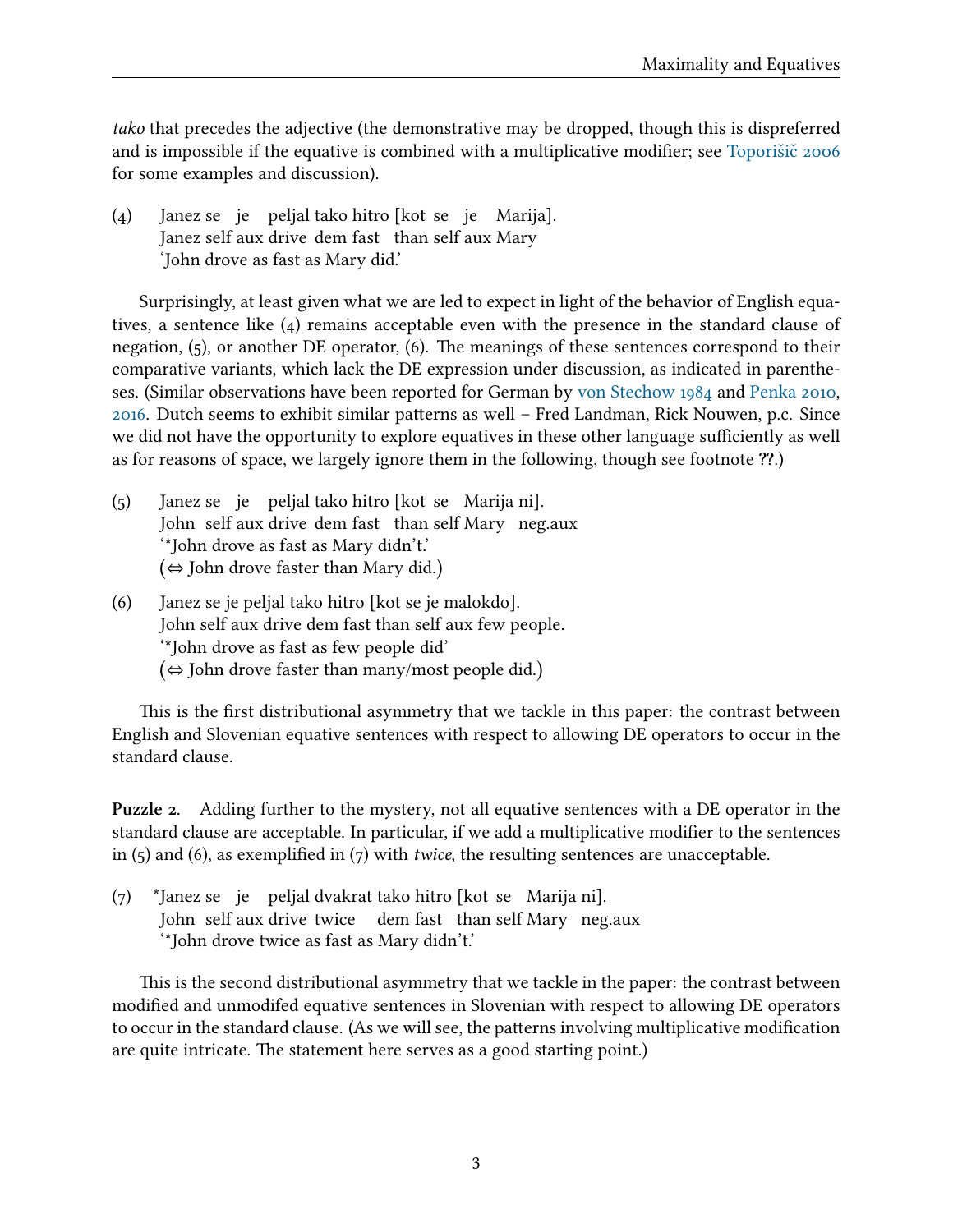|                                      | English Slovenian |
|--------------------------------------|-------------------|
| Equatives with DE operators          |                   |
| Modified equatives with DE operators |                   |

Table 1: The acceptability of DE operators in simple standard clauses of (modified) equative constructions. (The facts pertaining to modification are more intricate, as we discuss in Section  $_4$ .)

#### <span id="page-3-0"></span>2 Preview

We argue on the basis of these patterns for the following two conclusions:

- (i) Maximality should be decoupled from the semantics of comparison operators (pace [von](#page-27-0) [Stechow](#page-27-0) [1984,](#page-27-0) [Heim](#page-25-6) [2000,](#page-25-6) [Re](#page-26-6)tt [2014,](#page-26-6) and others) as well as from the lexical semantics of adjectives (*pace* [Schwarzschild & Wilkinson](#page-26-1) [2002,](#page-26-1) [Beck](#page-25-7) [2012,](#page-25-7) Dotlačil & Nouwen [2016,](#page-25-8) and others). This is in line with  $Heim$  [\(2006b\)](#page-25-0).
- (ii) All measurement scales are dense (Fox  $\&$  Hackl [2006\)](#page-25-1).

The argument for (i) is based on the availability of DE operators in the standard clause of Slovenian equatives (Puzzle 1). Specifically, we suggest that in Slovenian maximality can be freely dropped from the equative, yielding a comparative meaning (along the lines of [Seuren](#page-26-7) [1973,](#page-26-7) [Schwarzschild](#page-26-8) [2008,](#page-26-8) [Gajewski](#page-25-2) [2008\)](#page-25-2). The argument for (ii) is based on the effect of multiplactive modification on the acceptability of DE operators (Puzzle 2). Specifically, we argue that this modification is necessarily accompanied by maximality which leads to the observed pattern of acceptability only if density is assumed.

In the following, we provide a description of the main contours of our proposal, avoiding the specifics about composition. While a concrete compositional implementation of the proposal is put forward in subsequent sections, we believe that the essentials of the proposal are compatible with several other approaches to degree constructions. Although we do not discuss in any detail the range of approaches compatible with our proposal, we do highlight in places what approaches our proposal is not compatible with.

Maximality failure. In our account of the unacceptability of DE operators in the standard clause of English equatives, we build on [von Stechow'](#page-27-0)s [\(1984\)](#page-27-0) suggestion that this follows from a maximality failure, that is, a maximality inference being triggered in the standard clause that cannot be satisfied (see also [Rullmann](#page-26-0) [1995\)](#page-26-0).

More to the point, we assume that an equative sentence like (8) has semantic components that can be highlighted with the paraphrase in  $\left(9\right)$  (cf. [Schwarzschild](#page-26-8) [2008\)](#page-26-8). The crucial components of this schematic representation for the purposes of this paper are underlined: existential closure at the matrix level (some speed in the informal paraphrase) and maximality in the standard clause (the largest speed in the informal paraphrase). We propose that these components of the semantics correspond to the contributions of separate functional morphemes in syntax (cf. esp. [Heim](#page-25-0) [2006b,](#page-25-0) but also [Schwarzschild](#page-26-8) [2008,](#page-26-8) [2010,](#page-26-9) [Beck](#page-25-7) [2012,](#page-25-7) among others).

(8) John drove a fast as Mary did.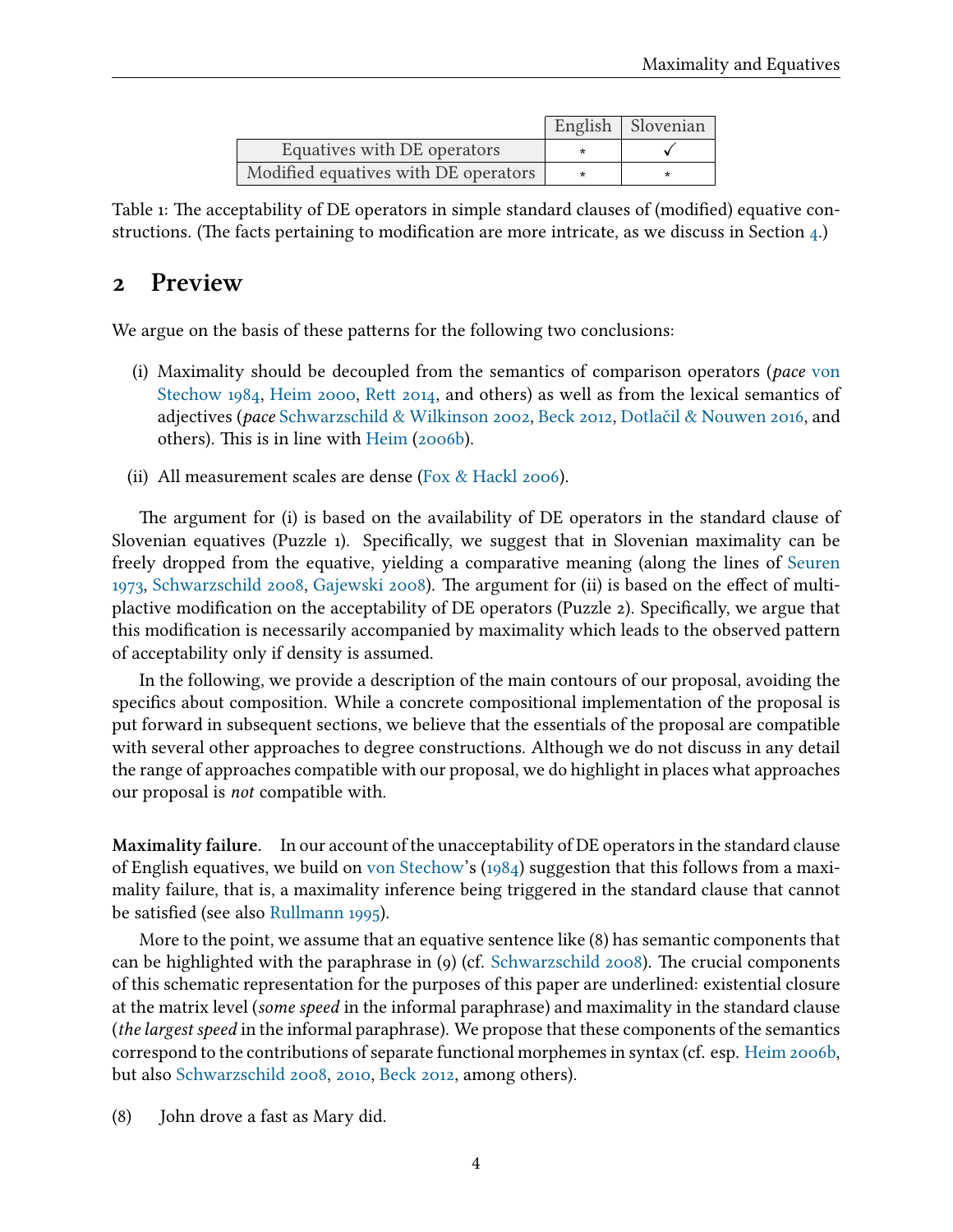- (9) Some speed *d* is such that<br>(i) John drove (at least) *d* 
	- John drove (at least)  $d$  fast, and
	- (ii)  $d$  is the largest speed such that Mary drove (at least) that fast.

Now, if a DE operator is contained in the standard clause, as in (10), we obtain a meaning that can be paraphrased by (11). Since there is no largest speed at which someone did not drive, the contribution of the standard clause is undefined, and so the sentence is unacceptable. This explains the data pertaining to the English equatives – DE operators are unacceptable in their standard clauses.

- (10) \*John drove as fast as Mary didn't.
- (11) Some speed *d* is such that<br>(i) John drove (at least)
	- John drove (at least)  $d$  fast, and
	- (ii)  $d$  is the largest speed such that Mary did not drive (at least) that fast. [undefined]

Slovenian equatives. In contrast to English, we propose that Slovenian admits another interpretation of the standard clause of an equative, one that lacks a maximality inference. The meaning of  $(12)$ , repeated from above, is stated in  $(13)$ . This interpretation is consistent, and it corresponds to the comparative meaning of the sentence: if there is a speed such that John drove at least as fast as and Mary did not, then John must have driven faster than Mary did.

- (12) Janez se je peljal tako hitro [kot se Marija ni]. '\*John drove as fast as Mary didn't.'
- (13) Some speed *d* is such that<br>(i) John drove (at least) *d* 
	- John drove (at least)  $d$  fast, and
	- (ii)  $d$  is the largest speed such that Mary did not drive (at least) that fast.

This constitutes our resolution of the first puzzle: Slovenian standard clauses may lack the operator that induces the maximality inference. This is developed in Section [3.](#page-5-0)

**Modification.** While Slovenian equatives may in principle contain a DE operator, this is *prima facie* not possible if the equative is modified, as repeated in  $(14)$ . We submit that this is due to a maximality failure. However, the maximality failure is not induced in the standard clause, unlike in English, but rather stems from the multiplicative modification.

(14) \*Janez se je peljal dvakrat tako hitro [kot se Marija ni]. '\*John drove twice as fast as Mary didn't.'

<span id="page-4-0"></span>Specifically, a paraphrase of the meaning of  $(14)$  is provided in  $(15)$ , where maximality is introduced at the matrix level by the multiplicative modifer – crucially above the existential quantification and the standard clause.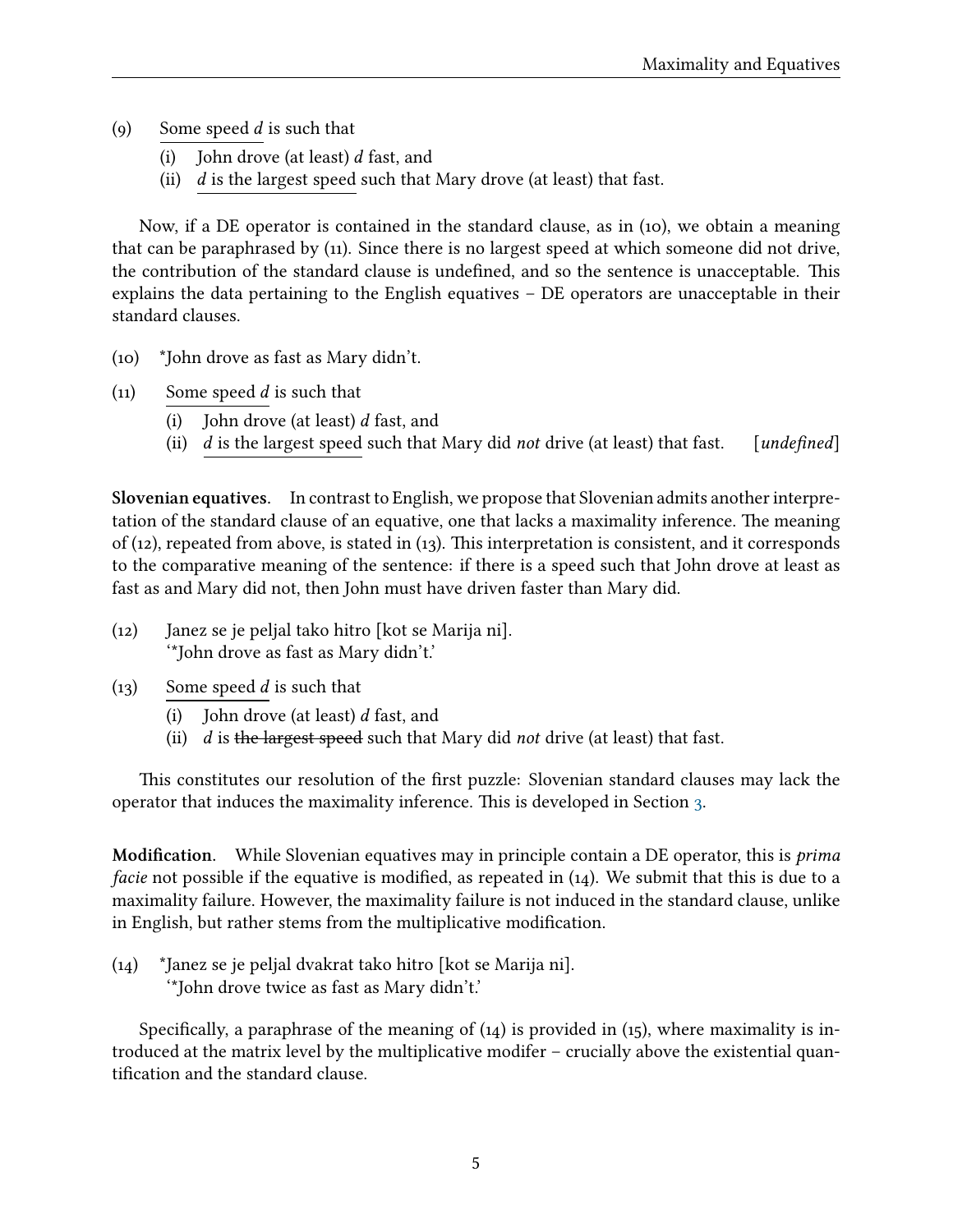# (15) Two is less great than or equal to the largest number m such that  $[undefined]$

- some speed  $\frac{d}{dt}$  is such that<br>(i) John drove (at least)
- (i) John drove (at least)  $m \times d$  fast, and<br>(ii) d is such that Mary did not drive (at  $d$  is such that Mary did not drive (at least) that fast.

The meaning in  $(15)$  is undefined if density is assumed: for every speed d at which Mary did not drive *d* fast, you can find a lower speed *d'* at which she did not drive, and thus a larger number *m'*<br>with which you can multiply a degree at which Mary did not drive to get John's speed (*m'*  $\times$  *d'*) with which you can multiply a degree at which Mary did not drive to get John's speed  $(m' \times d')$ .

An account of unacceptability based on this observation, leads to intricate expectations when various modals are introduced into a standard clause. The predictions are derived and corroborated for Slovenian. Moreover, we show that similar predictions are not made for English, which seems to be desirable on empirical grounds.

This constitutes our resolution of the second puzzle and is discussed in Section [4.](#page-9-0) Section  $5$ points to identical behavior in examples in which the measurement scale appears to be discrete, providing support for the conclusion that all measurement scales are dense [\(Fox & Hackl](#page-25-1) [2006\)](#page-25-1).

Comparatives. We have been silent in the preceding about the behavior of DE operators in the standard clauses of Slovenian comparatives. It turns out that it is identical to English: DE operators are unacceptable in the standard clauses of both languages. We discuss this fact in light of our proposal about Slovenian equatives in Section [6.](#page-18-0) Specifically, we discuss two common ways of analyzing this fact for comparatives (esp. [von Stechow](#page-27-0) [1984,](#page-27-0) [Gajewski](#page-25-2) [2008\)](#page-25-2), how they relate to our proposal about equatives, and the variation between different degree constructions.

#### <span id="page-5-0"></span>3 Composition of equatives

How do we get to the representations of the simple equative constructions described in the preceding section and repeated below in  $(17)$ ? And how could the difference between the behavior of English and Slovenian equatives be encoded?

- <span id="page-5-1"></span>(16) John drove as fast as Mary did.
- (17) Some speed *d* is such that<br>(i) John drove (at least)
	- John drove (at least)  $d$  fast, and
	- (ii)  $d$  is the largest speed such that Mary drove (at least) that fast.

We propose that the underlined material (existential quantification, maximality) is realized by separate functional morphemes in syntax. And that their presence, especially the presence of the maximality operator, may be subject to parametric variation.

Maximality. One possible first step towards analyzing the equative contruction, as well as other comparison constructions, is to treat both the matrix and the standard clause as degree predicates, which are combined by existential quantification (with the resulting requirement that their inter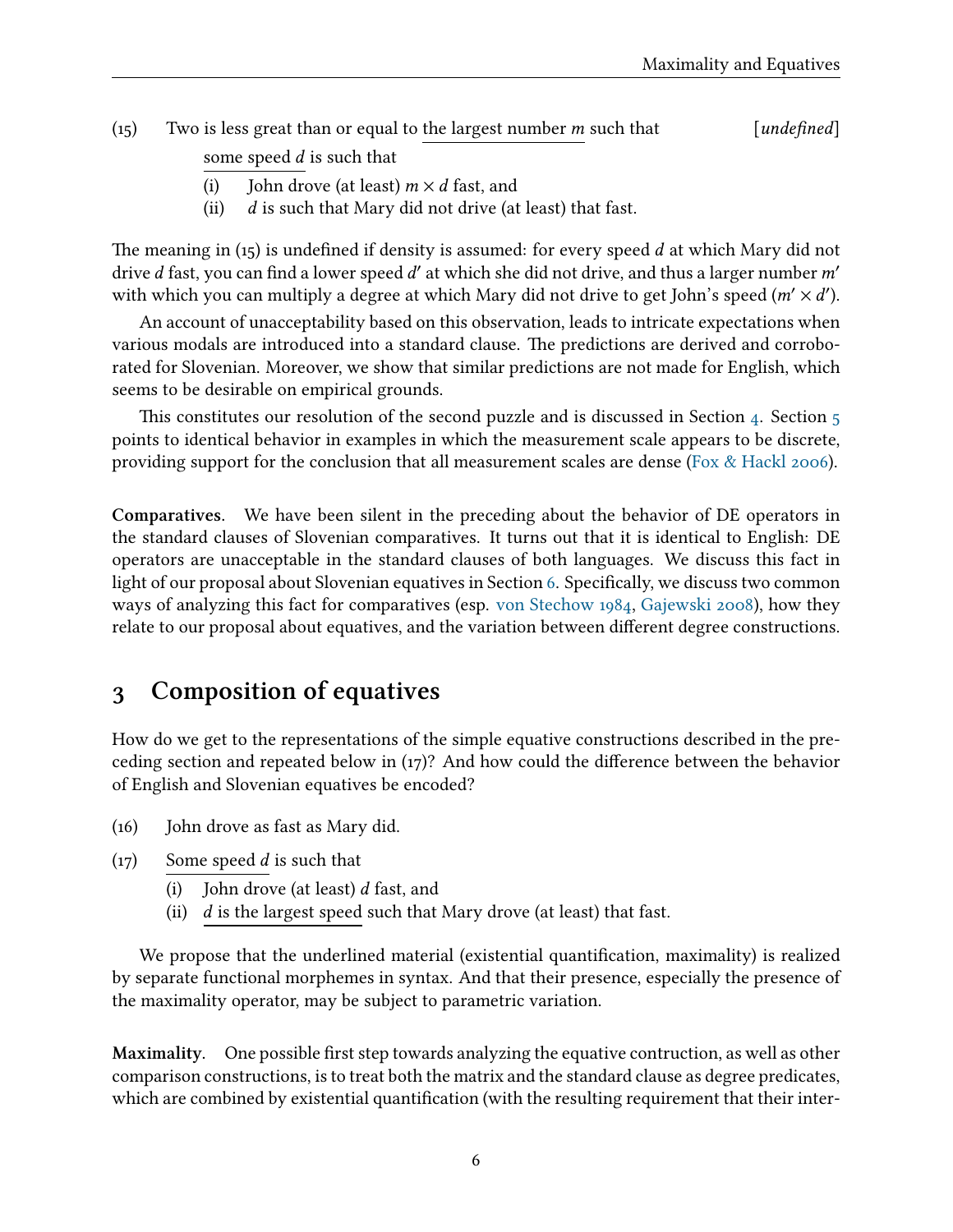section be non-empty, cf. e.g. [Seuren](#page-26-7) [1973,](#page-26-7) [Schwarzschild](#page-26-8) [2008,](#page-26-8) [2010,](#page-26-9) [Gajewski](#page-25-2) [2008,](#page-25-2) [Alrenga &](#page-25-9) [Kennedy](#page-25-9) [2014\)](#page-25-9). This obviously results in trivial (hence incorrect) truth conditions in the absence of some further operator in the standard clause. For example, take sentence John drove as fast as Mary did. In the absence of a further operator in the standard clause, the sentence would have the syntactic structure in (18).

(18) [<sup>∃</sup> [wh [λd [Mary drove d fast]]]] [λd [John drove d-fast]]]

On the standard definition of the existential quantification operator  $\exists$  in (19), and the meanings of adjectives in (20), it would be assigned the meaning [\(21\),](#page-6-0) which is extremely weak: there is a speed at which John and Mary drove. In fact, it is trivial on the assumption that the sentence can only be used if both John and Mary drove at some speed.

- <span id="page-6-1"></span>(19)  $[\exists] (D)(D') = 1 \text{ iff } \exists d [D(d) = D'(d) = 1]$
- <span id="page-6-0"></span>(20)  $\int [fast](d)(x) = 1$  iff speed(x)  $\geq d$
- (21)  $\exists d$  [speed(John)  $\ge d \land$  speed(Mary)  $\ge d$ ] [trivial meaning]

One way to avoid such trivial truth conditions is to generate a maximality operator in the standard clause. We implement this by taking the degree wh to start out as a complement of *max*, which is defined in (22). The base generated structure of the standard clause is thus the one provided in (23). (This syntax of the standard clause mirrors the one put forward by [Heim](#page-25-0) [2006b](#page-25-0) for comparatives, though our semantic assumptions diverge.)

- (22)  $\[\text{max}\]$  (d)(D) = 1 iff d = max(D)
- (23) Base structure of the standard clause: [Mary is [[max wh] fast]]

The *max* constituent (a generalized quantifier over degrees) must move out in order to obtain an interpretable structure, that is, it cannot be interpreted in situ. Finally, wh must move out of the *max* constituent to the edge of the clause (cf., e.g., [Chomsky](#page-25-10) [1976\)](#page-25-10). The standard clause is topped off by an existential quantifier (which one may treat as the meaning of the preposition kot in Slovenian and as/than in English, or perhaps as part of the meaning of the comparison morphology realized in the matrix sentence; cf., e.g., [Schwarzschild](#page-26-9) [2010\)](#page-26-9). The equative sentence thus has the structure provided in  $(24)$ . (The existential quantifier consisting of the standard clause moves out of the matrix degree predicate for reasons of interpretability and ellipsis resolution.)

<span id="page-6-2"></span>
$$
(24) \quad \boxed{\exists \text{ [wh [Ad [max d] [Ad' [Mary drove d' fast]]]]} \quad \boxed{\text{Ad [John drove d fast]]}]}}
$$

The meaning of the structure in  $(24)$  is computed in  $(25)$ : there is a degree that is identical to Mary's speed and John drove at least as fast as it. We thus obtain the meaning of equatives that is completely parallel to the one assigned to them by [Schwarzschild](#page-26-8) [\(2008\)](#page-26-8), and others.

 $(25)$  $\llbracket \exists \rrbracket (\llbracket [wh [λd [max d] [λd' [M drove d' fast]]]]))([\llbracket λd [J drove d fast]]]]) = 1 iff$ j.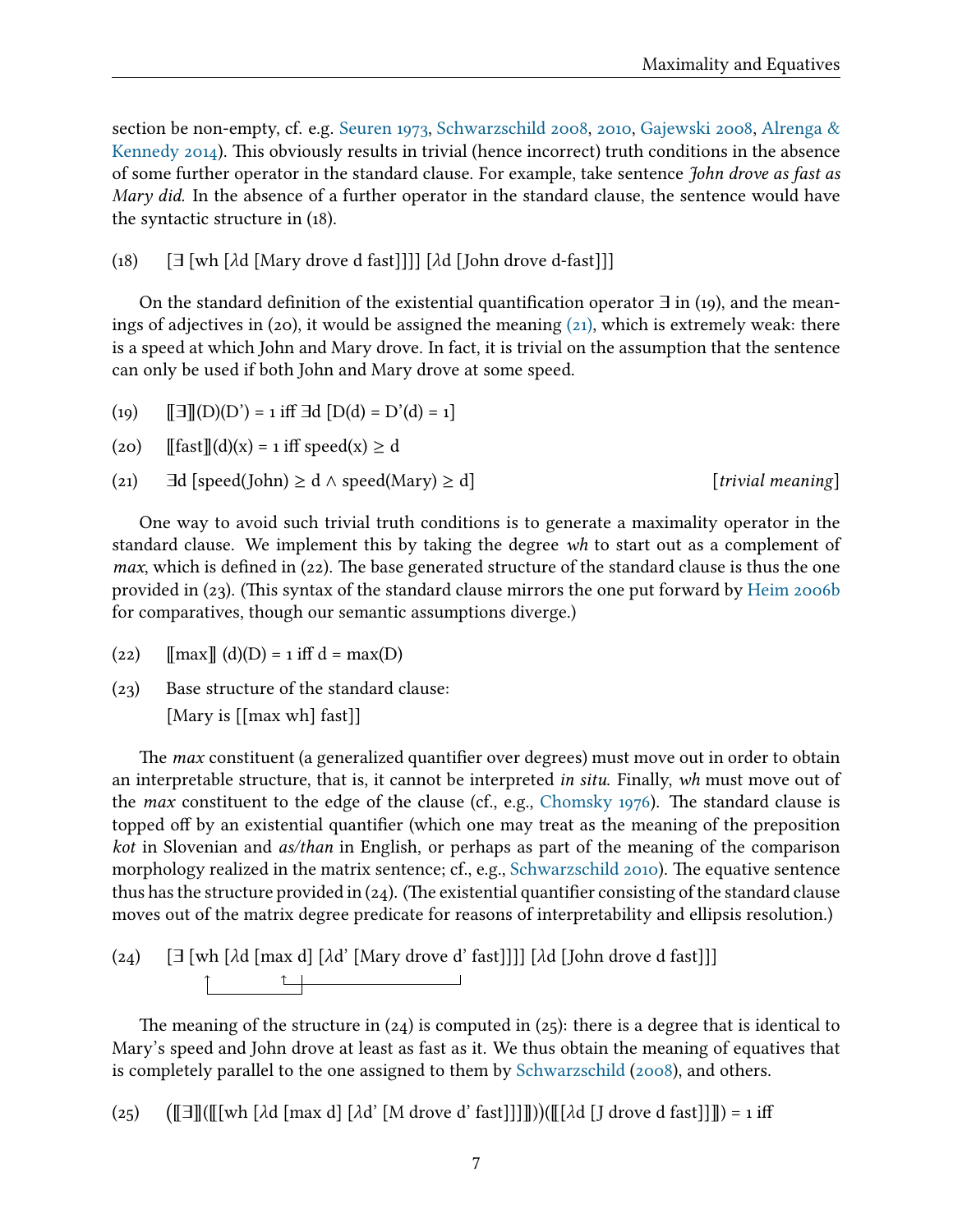$\exists d \, [d = \max(\lambda d. \text{ Mary drove } d\text{-fast}) \wedge \text{speed(John)} \geq d] \text{ iff }$  $speed(John) \geq speed(Mary)$ 

DE operators and maximality. In case the standard clause contains in addition to maximality also a DE operator, such as  $(26)$ , we obtain either an undefined or a trivial meaning, depending on the scope of the DE operator relative to max.

<span id="page-7-0"></span>(26) \*John drove as fast as Mary didn't.

We first look at the structure of the sentence in which *max* takes scope above negation, provided in  $(27)$ . The meaning that we get for this structure, computed in  $(28)$ , is undefined for the reasons discussed above: there is no maximal speed at which Mary did not drive.

(27) [<sup>∃</sup> [wh [λd [[max d] [λd' [neg [Mary drove d' fast]]]]] [λd [John drove d fast]]

(28) <sup>∃</sup>d [d = max(λd. <sup>¬</sup>Mary drove d-fast) <sup>∧</sup> speed(John) <sup>≥</sup> d]

On the other hand, if negation takes scope above *max*, as in (29), the meaning that we obtain is extremely weak: namely, that there is a speed different from Mary's speed such that John drove at least that fast. If the felicitous use of the sentence requires that John drove at some speed, this meaning is a (contextual) tautology.

(29) [<sup>∃</sup> [wh [λd [neg [[max d] [λd' [Mary drove d' fast]]]]]]] [λd [John drove d fast]]

(30)  $\exists d \, [d \neq \max(\lambda d. \, \neg \text{Mary} \, \text{drove} \, \text{d-fast}) \land \text{speed}(\text{John}) \geq d]$ 

Thus, no matter what parse is assigned to the sentence in  $(26)$ , the sentence has a pathological meaning: it is either undefined or trivial. This arguably correctly captures the unacceptability of DE operators in the standard clause of an equative construction in English.

Maximality in adjective meanings. A similar conclusion is reached on approaches to semantics of adjectives, and consequently comparison constructions, that take adjectives to denote sets of sets of degrees (or intervals) along the lines of (31) (see, e.g., [Schwarzschild & Wilkinson](#page-26-1) [2002,](#page-26-1) [Beck](#page-25-11) [2012,](#page-25-7) Dotlačil & Nouwen [2016,](#page-25-8) but not Beck [2014\)](#page-25-11).

<span id="page-7-1"></span>(31)  $[\text{fast}](D)(x) = 1 \text{ iff speed}(x) \in D$ 

On these approaches, on which maximality is encoded in the lexical meaning of the adjective, the standard clause with a DE operator has the meaning in (32): it corresponds to the set of sets of degrees that do not contain Mary's speed.

(32)  $[[\nabla \cdot \mathbf{A} \cdot \mathbf{B}] \cdot \mathbf{A}] \cdot \mathbf{A} = \mathbf{A} \cdot \mathbf{A} + \mathbf{B} \cdot \mathbf{A} + \mathbf{B} \cdot \mathbf{A} + \mathbf{B} \cdot \mathbf{A} + \mathbf{B} \cdot \mathbf{A}]$ 

There are different strategies for integrating this meaning into the meaning of an equative sentence. None of the straightforward strategies, however, leads to a contingent interpretation. For example, on one prominent strategy (see esp. [Beck](#page-25-7) [2012,](#page-25-7) Dotlačil & Nouwen [2016\)](#page-25-8), the mini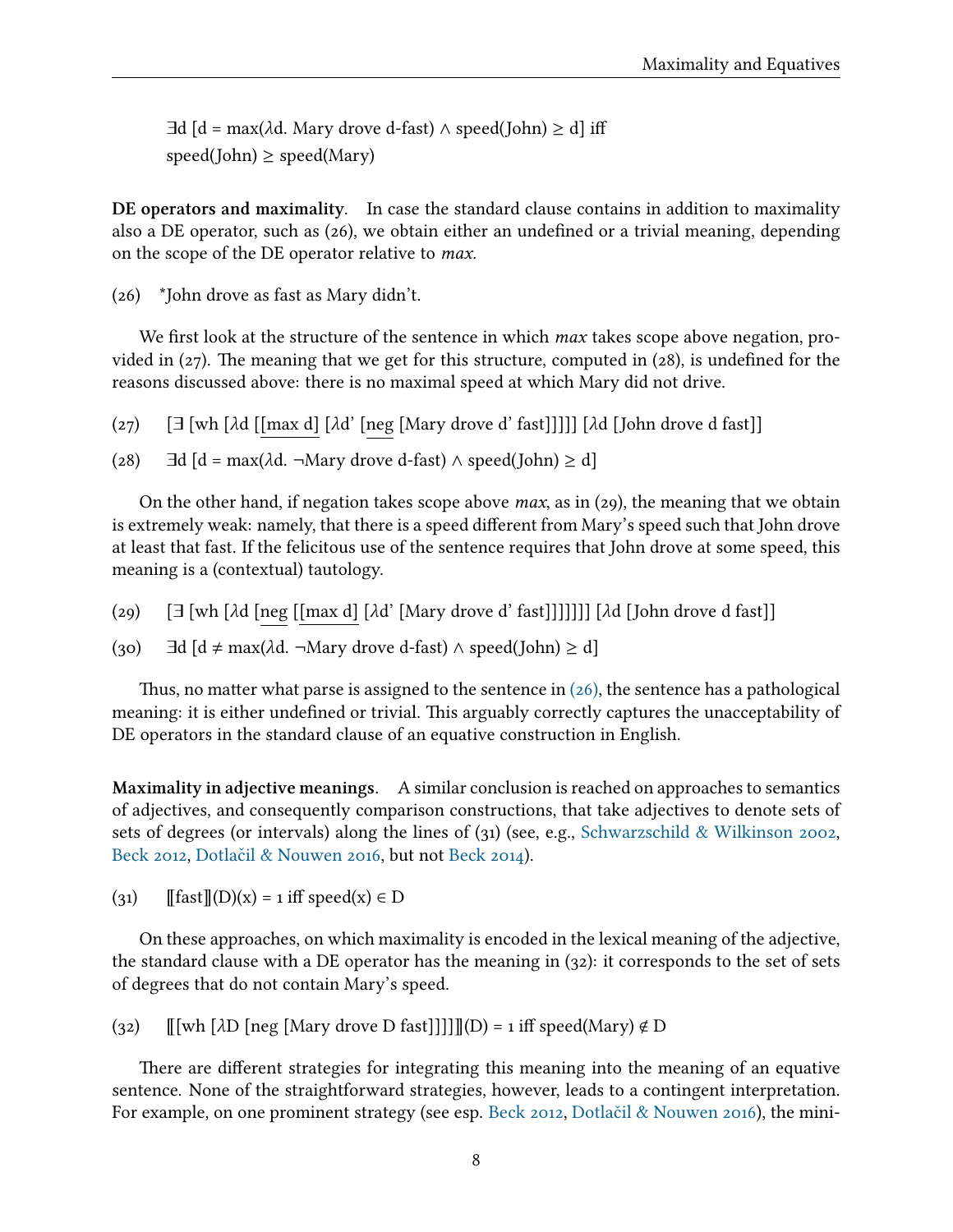mal set of degrees that satisfies the meaning of the standard clause is picked out by an application of a *min* operator, defined in  $(33)$ . This meaning is, then, combined with the rest of the sentence, in ways that are irrelevant for the purpose at hand.

(33)  $\text{min}(\mathcal{D}) = \iota D(\mathcal{D}(D) \land \neg \exists D' [\mathcal{D}(D') \land D'CD]$ 

It holds that *min* is undefined for the set picked out by  $(32)$ : take any two singleton sets of degrees distinct from John's speed, say, {speed(John)-1mph} and {speed(John)+1mph}. Both are in the denotation in (32), but neither is a subset of the other. Accordingly, applying min to (32) leads to undefinedness, and an English sentence like \*John drove as fast as Mary didn't is correctly predicted to be unacceptable. (Strategies involving existential or universal quantification over the sets of degrees provided by the standard clause also clearly fail.)

But since this type of approach to adjective semantics and comparison unavoidably predicts unacceptability of equatives with DE operators in the standard clause, it obviously undergenerates when it comes Slovenian equatives – unless one assumes cross-linguistic variation in the lexical meanings of adjectives, in addition to the variation in how comparison constructions are put together (they would have to be put together differently in English and Slovenian given that the two languages would have different adjective semantics). It is not obvious that this kind of variation is warranted and desired. So we conclude that adjectives should not be analyzed as in [\(31\),](#page-7-1) and continue to employ the semantics in [\(20\).](#page-6-1) Importantly, as we will see immediately, the approach we started out with in this section is more flexible and more naturally parametrizable.

Dropping maximality. We saw that applying existential quantification to the standard and matrix clause yields trivial results if the standard clause lacks a maximality operator. Nonetheless, we may obtain a licit interpretation in the absence of a *max* operator – namely, when the standard clause contains a DE operator (cf., esp., [Seuren](#page-26-7) [1973,](#page-26-7) [Schwarzschild](#page-26-8) [2008,](#page-26-8) [Gajewski](#page-25-2) [2008](#page-25-2) on comparatives). We suggest that this is the case in Slovenian: while the Slovenian counterpart of  $(16)$  has the same representation as  $(16)$ , given in  $(24)$  (otherwise we would obtain a trivial meaning), the equative containing a DE operator in the standard clause may have a representation that lacks the maximality operator, as given in (35).

- (34) Janez se je peljal tako hitro [kot se Marija ni]. '\*John drove as fast as Mary didn't.'
- <span id="page-8-0"></span>(35)  $\exists$  [wh [ $\lambda$ d [neg [Mary drove d fast]]] [ $\lambda$ d [John drove d fast]]]

The interpretation of this structure is provided in  $(37)$ : the existential quantifier takes the meanings of the standard clause ( $\approx$  the set of speeds at which Mary did *not* drive) and the matrix clause ( $\approx$  the set of speeds at which John drove) as its arguments, and conveys that there is a degree in their intersection (which is the case iff John drove faster than Mary).

(36)  $\llbracket \exists \rrbracket (\llbracket [\text{wh } [\lambda \text{d} [\text{neg } [\text{M} \text{ drove d } \text{fast}]]]] \rrbracket)$ j.  $([[[\lambda d [[J drove d fast]]]]) = 1 iff$  $\exists d \; [\neg(\text{speed}(Mary) \geq d) \land \text{speed}(John) \geq d] \text{ iff}$  $speed(John) > speed(Mary)$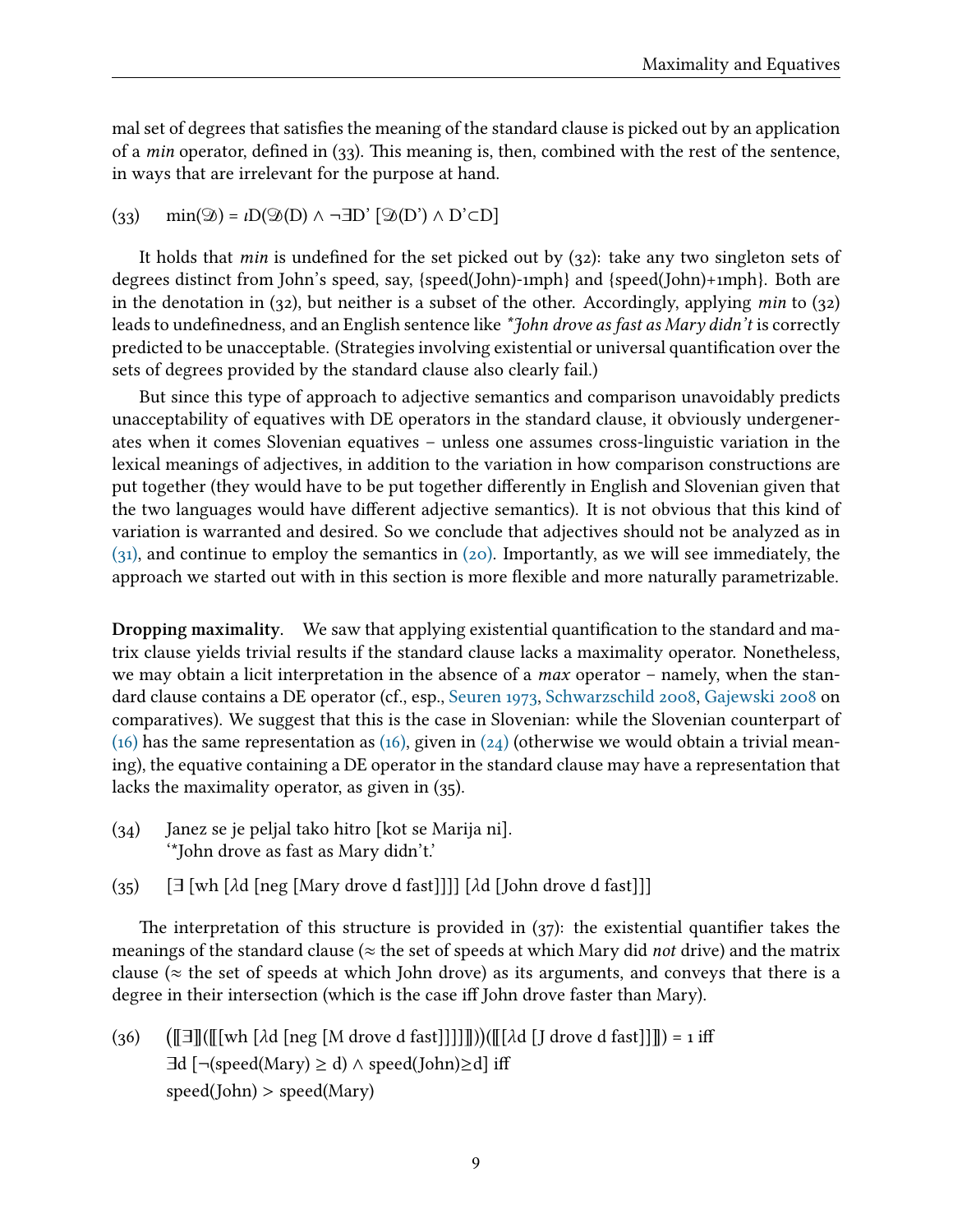This is represented graphically in Figure 1: the existential quantification gives us that the denotations of the matrix and the standard clause have a degree in common, which is possible if and only if John drove faster than Mary did (again, see [Seuren](#page-26-7) [1973,](#page-26-7) [Schwarzschild](#page-26-8) [2008](#page-26-8) for comparatives).



Figure 1: A representation of a possible state of affairs in which the existential quantification in  $(36)$  is verified, that is, in which there is a speed that John has but Mary does not.

The difference between English and Slovenian equatives is, we propose, in the availability of the parse in  $(35)$ : it is available in Slovenian, but unavailable in English. We suggest that this is due to a variation in the properties of the degree  $wh$  in the standard clauses of equatives in the two languages: in English it is obligatorily accompanied by *max*, while in Slovenian it is accompanied by *max* only optionally (though *max* must be used even in Slovenian as a rescue mechanism to avoid pathological meanings when the standard clause lacks a DE operator).

- (37) Variation in degree wh in standard clauses of equative constructions
	- a. English: [max wh]
	- b. Slovenian: [(max) wh]

#### <span id="page-9-0"></span>4 Modification

How does multiplicative modification factor into the meaning of equatives? And why does it prima facie rule out occurrence of DE operators in the standard clauses of equatives in Slovenian? The idea underlying our proposal is that the culprit for the unacceptability of  $(38)$  is maximality.

<span id="page-9-1"></span>(38) \*Janez se je peljal dvakrat tako hitro [kot se Marija ni]. '\*John drove twice as fast as Mary didn't.'

But it cannot be maximality generated in the standard clause since we are assuming that this is optional in Slovenian. Rather, it is maximality induced by the multiplicative: a mutliplicative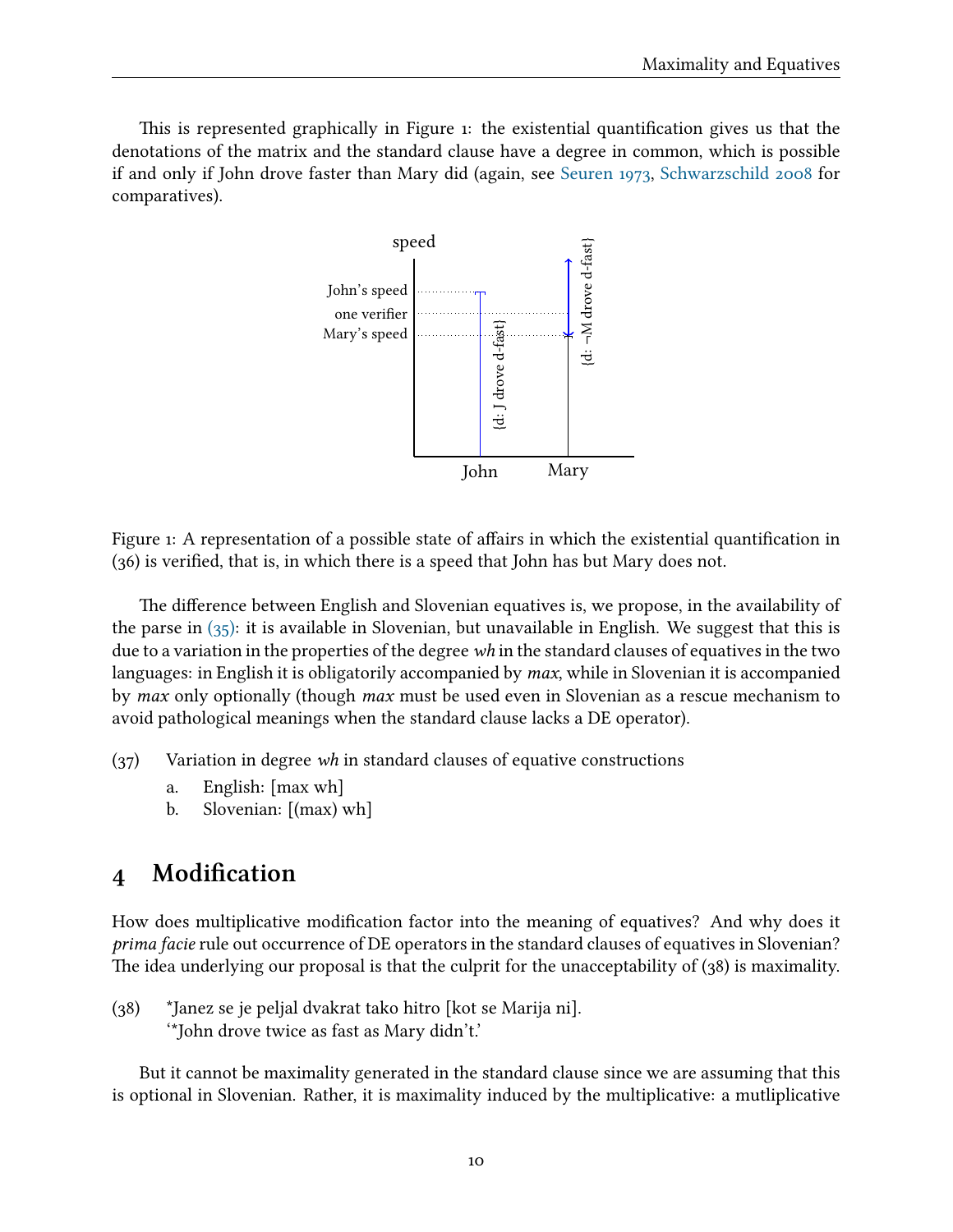effectively requires its argument(s) to furnish a maximal element. In our paraphrase of the meaning of simple modified equative (39), given in (40), this is cashed out in terms of a maximality operator which takes the widest scope in the sentence (the largest number) .

- (39) John drove twice as fast as Mary did.
- $(40)$  Two is less great than or equal to the largest number *m* such that

- some speed  $d$  is such that<br>(i) John drove (at least) (i) John drove (at least)  $m \times d$  fast, and<br>(ii) *d* is the largest speed such that Marv
- $d$  is the largest speed such that Mary did drove (at least) that fast.

If there is no largest number  $m$  such that that there is a degree in the denotation of the standard clause d such that the largest degree in the matrix clause is  $m \times d$ , the sentence is predicted to be infelicitous. This is what we observe for the example in  $(38)$ , which has the meaning in (41), repeated from  $(15)$ .

#### $(41)$  Two is less great than or equal to the largest number *m* such that

some speed  $d$  is such that<br>(i) John drove (at least)

- (i) John drove (at least)  $m \times d$  fast, and<br>(ii) d is such that Marv did not drive (at
- d is such that Mary did not drive (at least) that fast.

Namely, on the assumption of density, no multiplicative number m exists that would satisfy the above description: for every m and d that verify the two conditions in  $(41)$ , we can find a lower will verify the two conditions. Thus, the maximality inference induced at the matrix level in  $(41)$ (that is,  $d > d'$  > Mary's speed) and, accordingly, a larger m' (that is,  $m' > m$ ) such that they vill verify the two conditions. Thus, the maximality inference induced at the matrix level in (41) results in an undefined meaning and is responsible for the unacceptability of  $(38)$ .

Intricate predictions of the proposal are based on the observation that, in certain configurations involving modals in the standard clause, a largest multiplicative may in fact be found. This is illustrated in  $(42)$ : there may exist a lowest speed such that John is not allowed to drive that fast (= minimal prohibited speed) and if such a speed exists, call it d, the number m such that  $m \times d$ equals John's speed will be the required largest multiplicative. In such cases, modified equatives with a DE operator in the standard clause are predicted to be acceptable. This is borne out.

- $(42)$  Two is less great than or equal to the largest number *m* such that
	- some speed  $d$  is such that<br>(i) John drove (at least)
	- (i) John drove (at least)  $m \times d$  fast, and<br>(ii) d is such that he is not *allowed* to dr d is such that he is not *allowed* to drive (at least) that fast.

Several choices need to be made in executing the above idea compositionally. There are two essential components to our execution: that multiplicative modifiers induce maximality, and that this maximality is computed above the standard clause, as indicated in the paraphrases in (41) and  $(42)$ . More specifically, we opt for an implementation that (i) fits our assumptions about composition from the preceding section, and that (ii) is compatible with extant approaches to degree modification, especially, the approach put forward by [Schwarzschild](#page-26-10) [\(2005\)](#page-26-10).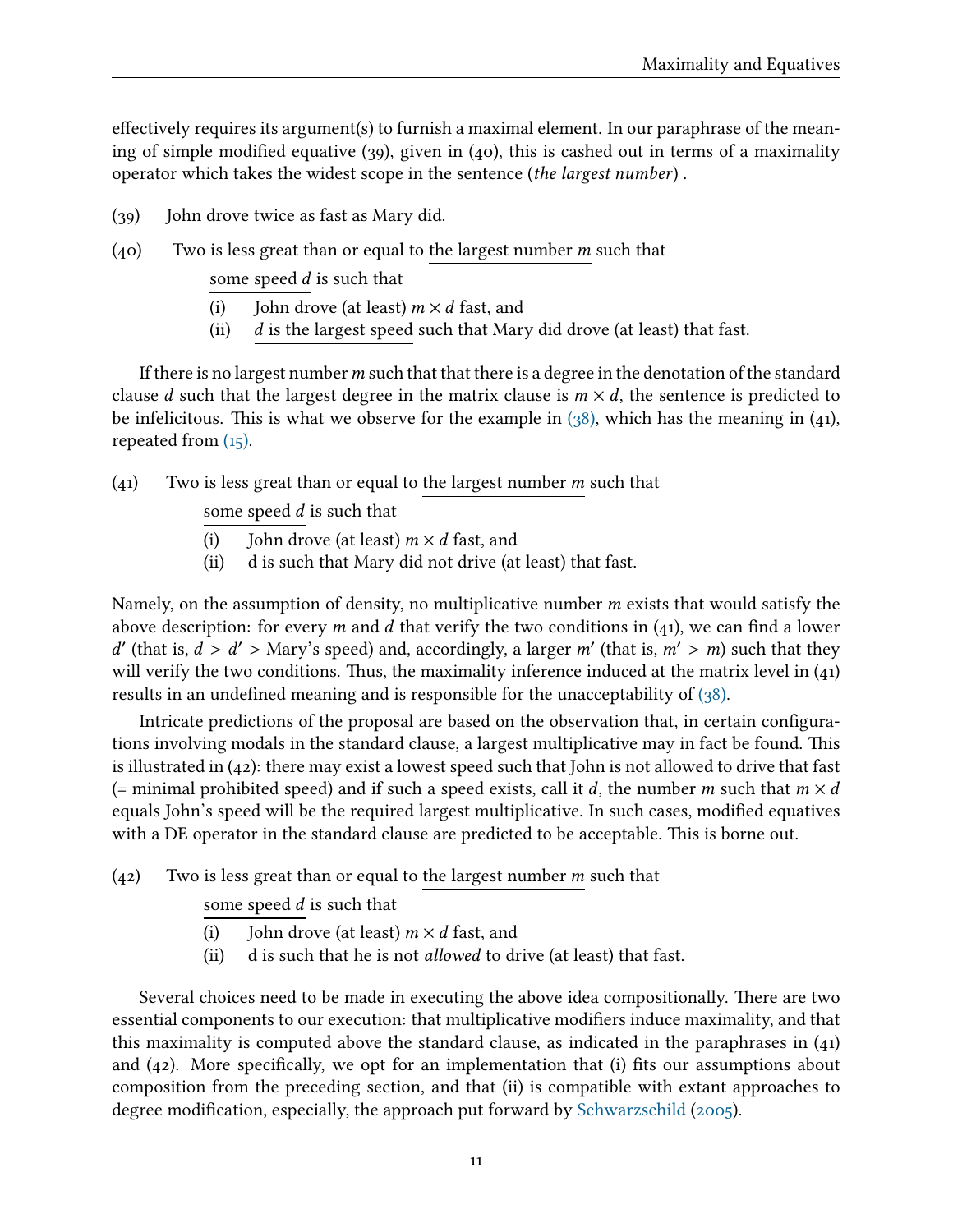Multiplicative head. Multiplicative modifiers can be used in constructions other than equatives. For example, the sentence in  $(43)$  contains a multiplicative head times that appears with two degree expressions, a number (two) and a measure phrase  $(4m)$ . The meaning of the sentence is equivalent to that of (44).

- <span id="page-11-0"></span> $(43)$  The length of this piece of wood is 2 times 4 meters.
- $(44)$  The length of this piece of wood is 8 meters

In order to analyze the sentence in  $(43)$ , and to provide an adequate semantics of *times*, we first need to make an assumption about how the measure phrase  $4m$  is interpreted. In this, we will follow the proposal of [Schwarzschild](#page-26-10) [\(2005\)](#page-26-10) and take measure phrases to be quantifiers over degrees, specifically, to apply to degree predicates (or intervals) and return the value true if the extent of the degree predicate is at least as great as specified by the measure phrase:

<span id="page-11-1"></span> $(45)$   $\[\text{m}\]$ (D) = 1 iff  $\mu$ (D)  $\geq$  4m

We can now assume that the sentence in  $(46-a)$  has to have the structure in  $(46-b)$ , where  $4m$ moves for interpretability, and the interpretation in  $(47)$ : this piece of wood measures at least 4m.

- $(46)$  a. The length of this piece of wood is 4 meters. b.  $\left[4m \right] \lambda d$  [the length of this piece of wood is d]]]
- $(47)$  [[4m]]([[λd [the length of this piece of wood is d]]) = 1 iff  $\llbracket 4m \rrbracket(\lambda d. length(this-wood) \ge d) = 1$  iff  $\mu(\lambda d.$  length(this-wood)  $\geq d$ )  $\geq$  4m iff length(this-wood)  $\geq$  4m

Given this analysis of measure phrases, the multiplicative head *times*, which combines with the measure phrase, can be assigned the meaning in  $(48)$ : it takes a multiplicative value m and a quantifier over degrees  $\mathcal D$  as its arguments, and returns a new generalized quantifier over degrees true of a set of degrees D if the original quantifier  $(\mathcal{D})$  was true of the set of degrees that you get by dividing the members of  $D$  by  $m$ .

(48)  $[\text{times}](m)(\mathcal{D})(D) = 1 \text{ iff } \mathcal{D}(\{d \mid \exists d' \in D \ [d' = m \times d\}])$ 

If numerals would simply denote degrees, then sentence  $(43)$  would have the structure and interpretation in (49) and (50): the length of this piece of wood is at least 8m.

- (49)  $\left[ \begin{bmatrix} 2 \text{ times} \\ 4 \text{ m} \end{bmatrix} \begin{bmatrix} \lambda d \\ \lambda d \end{bmatrix} \right]$  [the length of this piece of wood is d]] J
- $(50)$  $[[times]](2))([\[4m]]))([[\] \lambda d \] [the length of this piece of wood is d]]]] = 1 iff$  $\llbracket 4m \rrbracket(\lambda d. length(this-wood) \geq 2\times d) = 1$  iff  $\mu(\lambda d.$  length(this-wood)  $\geq d$ )  $\geq 8$ m iff length(this-wood)  $\geq 8m$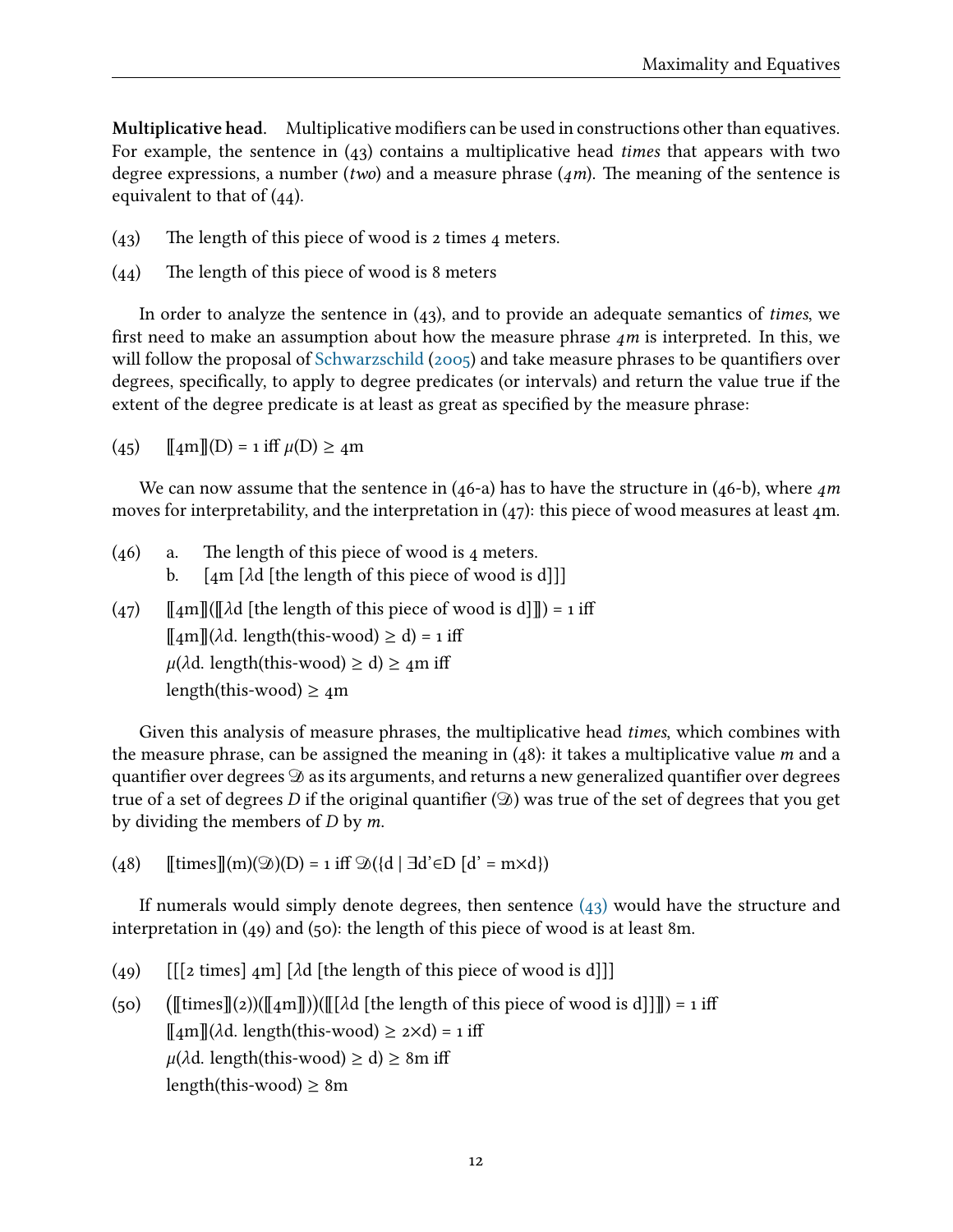Numerals, however, we assume do not simply denote degrees.

Numerals. The interpretation we assume for a numeral is provided in  $(51)$ . We assume that they apply to a predicate of degrees and convey that the maximal element in the predicate is at least as great as the respective number (see esp. [Kennedy](#page-26-11) [2015\)](#page-26-11).

 $(51)$  [[two]](D) = 1 iff max(D)  $\geq 2$ 

Accordingly, the full structure of the sentence in  $(43)$  is the one provided in  $(52)$ , where the numeral must move from its base position to the matrix level for interpretability (the elements contributed by the multiplied measure phrase are underlined). The meaning of the structure, given in (53), is equivalent to the one computed above: this piece of wood is at least 8m long.

- (52) [two  $\lambda$ n [[[n times] 4m]  $\lambda$ d [the length of this piece of wood is d]]]]]
- (53) max( $\lambda$ n.  $\mu$ ( $\lambda$ d. length(this-wood)  $\geq$  d)  $\geq$  n $\times$ 4m)  $\geq$  2 iff  $\mu(\lambda d. \text{ length}(\text{this-wood}) \ge d) \ge 8m$  iff length(this-wood)  $\geq 8m$

Modified equatives. Given these assumptions, the structure of a modified equative is provided in  $(55)$ : the multiplicative phrase combines with the (existentially quantified) standard clause, which then applies to the matrix predicate (the elements contributed by the multiplicative are underlined). The numeral expression moves to adjoin to the matrix clause for interpretability.

- (54) John drove twice as fast as Mary did.
- (55) [two [λn [[n times] [<sup>∃</sup> [wh [λd [max d] [λd' [M drove d' fast]]]]]] [λd [J drove d fast]]]]]

The interpretation of the structure in  $(55)$  is provided in  $(56)$ . The meaning that we get is that John's speed was at least twice as great as Mary's speed, which is the observed meaning.

(56) max( $\lambda$ n.∃d [d = max( $\lambda$ d. Mary drove d-fast) ∧ speed(John) ≥ n×d) ≥ 2 iff max( $\lambda$ n. speed(John)  $\geq$  n  $\times$  speed(Mary))  $\geq$  2 iff  $speed(John) \geq 2 \times speed(Mary)$ 

Importantly for our resolution of the second puzzle, it follows from our assumptions that (i) multiplicatives induce a maximality inference (encoded in the numeral) and that (ii) this maximality can only apply at the matrix level (crucially above the standard clause).

Second puzzle. If our analysis of multiplicatives and numerals is right, the sentence in (57) has the syntactic representation in (58).

(57) \*Janez se je peljal dvakrat tako hitro se Marija ni. '\*John drove twice as fast as Mary didn't.'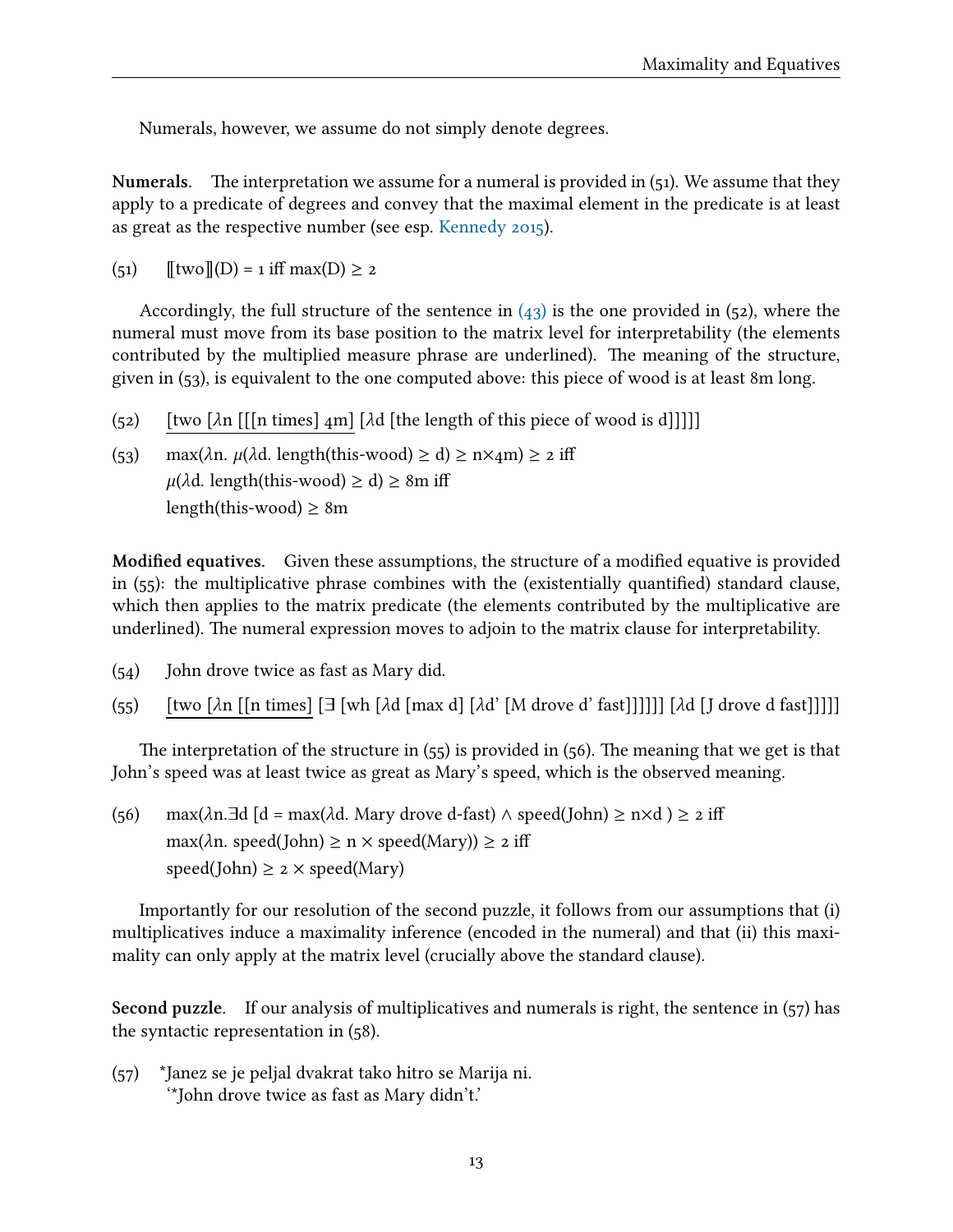(58) [two  $\lceil \ln \lceil \ln \frac{1}{\lfloor \frac{m}{s} \rfloor} \rceil$  [wh  $\lceil \frac{\lambda d}{\lfloor \frac{m}{s} \rfloor} \rceil$  [Mary drove d' fast]]]]]  $\lceil \frac{\lambda d}{\lfloor \frac{m}{s} \rfloor} \rceil$ 

The structure in  $(58)$ , however, does not have a defined meaning on the assumption that the set of degrees is dense. Specifically, there is no maximal degree in the set picked out by the sister to the numeral: the set of degrees n such that John's speed is greater than  $n$  times Mary's speed.

(59) max( $\lambda$ n. ∃d [¬(speed(Mary) ≥ d)  $\land$  speed(John) ≥ n×d) ≥ 2  $\Leftrightarrow$  max( $\lambda$ n. ∃d [d > speed(Mary)  $\land$  speed(John) ≥ n×d]) ≥ 2  $\Leftrightarrow$  max( $\lambda$ n. speed(John) > n  $\times$  speed(Mary))  $\geq$  2

To see this, assume that we find such a maximal degree; call it  $n$ . So there must be a degree, call it d, such that d is greater than Mary's speed, and John's speed is equal to or greater than  $n \times d$ . But given density of measurement, there must be a degree between  $d$  and Mary's speed  $(d > d')$ Mary's speed). Cosequently, there must exists an *n'* that is greater than *n* such that John's speed<br>is equal to  $n' \times d'$ . This contradicts the assumption that *n* is the maximal degree in the respective is equal to  $n' \times d'$ . This contradicts the assumption that *n* is the maximal degree in the respective<br>set. Consequently, the interpretation of the structure in ( $\epsilon$ 8) is undefined, hence unacceptable set. Consequently, the interpretation of the structure in  $(58)$  is undefined, hence unacceptable. This is graphically represented in Figure 2.





This resolves the second puzzle: the numeral that starts out in the multiplicative requires its prejacent to be able to furnish a maximal value; this is not possible on the assumption of density of measurement scales if the standard clause contains negation.

Prediction: Modal obviation. While indeed the nature of standard clauses in examples like  $*$ John drove twice as fast as Mary didn't in Slovenian prevent there to be a maximal multiplicative that could be used in the sentence – due to the lack of a minimal degree in the standard clause –, this does not hold when there is an intervening existential modal between the negation and the abstracted over degree argument, or a universal modal c-commanding the DE operator. In these cases, the standard clause may furnish a minimal degree (cf. [Fox & Hackl](#page-25-1) [2006\)](#page-25-1).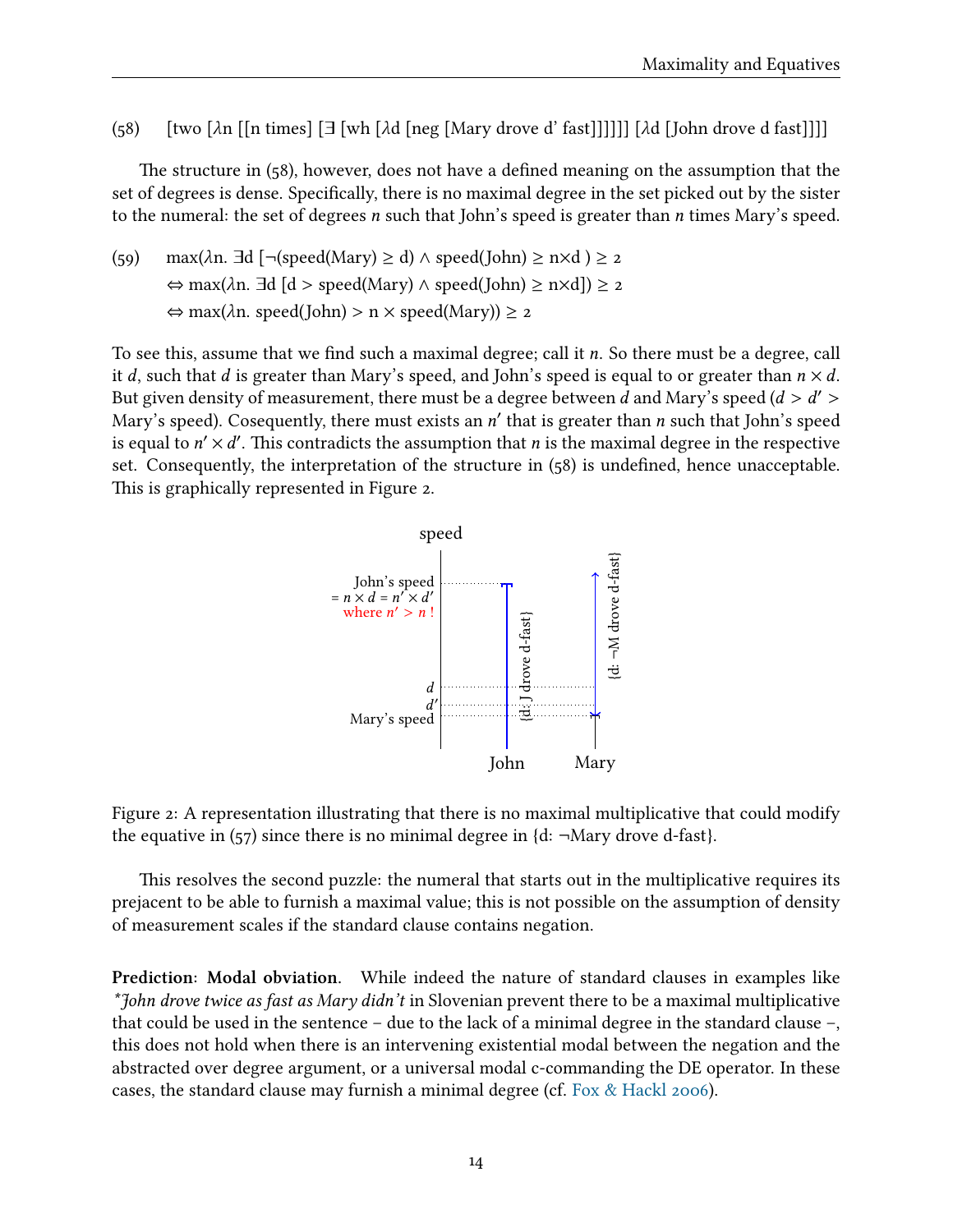In light of this, we predict that appropriately placing a modal in the standard clause of an equative that contains a negation may rescue an otherwise infelicitous multiplicative modication of the equative. This prediction is borne out, as we show with examples (60) and (61): in (60) negation occurs above an existential modal, while in (61) it occurs below a universal modal.

- (60) Janez se je peljal dvakrat tako hitro [kot se ne bi smel]. John self aux drive twice dem fast than self neg aux allowed '\*John drove twice as fast as he wasn't allowed to.'
- (61) Janez se je peljal dvakrat tako hitro [kot sem John self aux drive twice dem fast than aux.1sg demanded that self neg drive zahteval, da se ne pelje]. '\*John drove twice as fast as I demanded that he does not drive.'

e representations described in the preceding section yield licit interpretations. We discuss only the negation over the existential modal in the following since the case of universal modal taking scope above negation is semantically equivalent to it. Because the numeral must take scope at the matrix level, the sentence in (60) has the structure in (62). Its interpretation is given in  $(63)$ : it corresponds to the proposition that the maximal degree *n* such that John's speed is at least as great as  $n$  times a prohibited speed is at least two. This corresponds to the perceived meaning of the sentence. Figure 3 illustrates the case where the standard clause indeed furnishes a minimal element, which consequently allows there to be a maximal multiplicative modifier for the equative sentence.

- (62) [two  $\lambda$ n [[n times] [∃ [wh  $\lambda$ d [neg [ $\diamond$  [M drove d' fast]]]]]]] [ $\lambda$ d [J drove d fast]]]]]
- (63) max( $\lambda$ n. ∃d [¬ $\Diamond$ [speed(John)≥d]  $\land$  speed(John) ≥ n×d]) = max( $\lambda$ n. ∃d [ $\Box$ [d > speed(John)]  $\land$  speed(John)  $\geq$  n×d])  $\geq$  2





Importantly, if modals are placed differently, say, if a (non-neg-raising) universal modal is placed in the scope of negation rather than above it, the modified equatives are unacceptable, as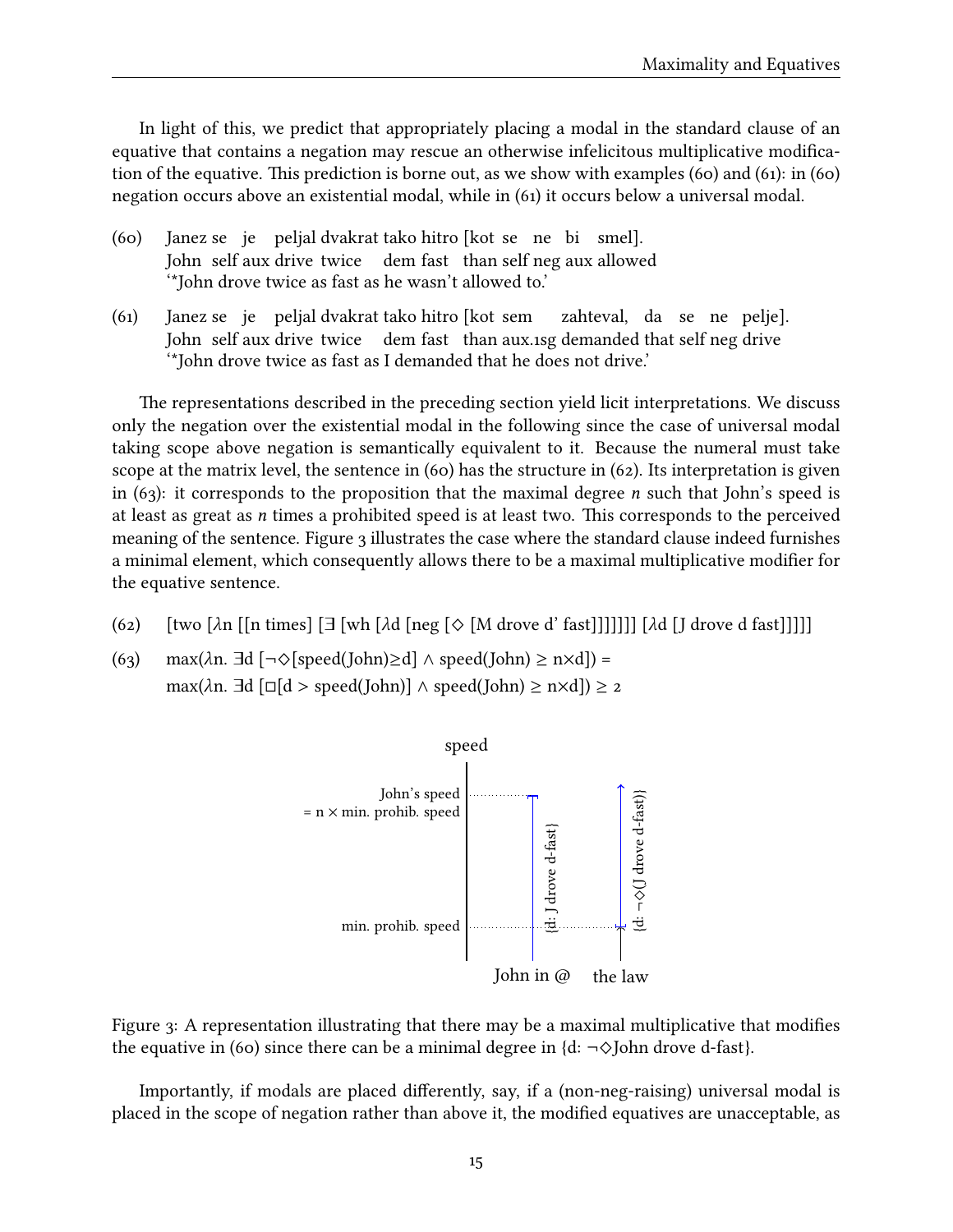exemplified in  $(64)$ . This is again predicted by our proposal. Specifically, it follows from the fact that there cannot be a lowest speed such that John was not required to drive that fast – though there may be a lowest speed such that John was not allowed to drive that fast – and, accordingly, the application of *max* is undefined, as given in  $(65)$ .

- (64) \*Janez se je peljal dvakrat tako hitro [kot ni John self aux drive twice dem fast than neg.aux be required bilo potrebno]. '\*John drove twice as fast as it wasn't required.'
- (65) max( $\lambda$ n. ∃d [¬□[speed(Mary) ≥ d]  $\land$  speed(John) ≥ n×d]) = max( $\lambda$ n. ∃d [ $\Diamond$ [d > speed(Mary)]  $\land$  speed(John) ≥ n×d]) = undefined

Thus, the approach that we put forward above receives further support from the impact that modals have on the interpretation and acceptability of modified equative sentences with negation in the standard clause. All in all, the patterns that we describe mirror the results of Fox  $\&$  Hackl [\(2006\)](#page-25-1) for modal obviation in other degree constructions[.](#page-15-0) And this holds even though we stick to the classic notion of maximality.<sup>4</sup>

Lack of modal obviation in English. It is important to highlight that no modal obviation is predicted for English equative sentences under the assumptions outlined above. Recall that we proposed that the crucial difference between English and Slovenian is in the obligatory vs. optional presence of max in the standard clause, as repeated below.

- (66) Variation in degree  $wh$  in standard clauses<br>a. English: [max wh]
	- English: [max wh]
	- b. Slovenian: [(max) wh]

<span id="page-15-0"></span>Another prediction of the proposal is that modal obviation may also be achieved by properly placing a modal in the matrix clause. For example, if a universal modal is generated in the matrix clause, and if the numeral takes scope above it, a modified equative with a DE operator in the standard clause may have a consistent interpretation, paraphrased in (i). This interpretation requires there to be a minimal speed such that Mary does not drive as fast as it in any of the possible worlds.

(i) Two is less great than or equal to the largest number  $m$  such that

it is *required* that <u>some speed *d*</u> is such that<br>(a) John drove (at least)  $m \times d$  fast, and

- (a) John drove (at least)  $m \times d$  fast, and<br>(b) d is such that Mary did not drive (at
- d is such that Mary did not drive (at least) that fast.

Tentatively, the predicted felicity appears to be borne out, as indicated in (ii), though further empirical study is mandated. The sentence in (ii) can be marginally used in a context in which, say, Mary is not driving 50mph (since she is driving a truck) but may be driving at any speed below 50mph. We can make sense of marginality by assuming that the numeral prefers to receive scope below the modal.

(ii) ?Janez se mora peljati dvakrat tako hitro kot se Marija ne. John self must drive twice dem fast as self Mary not '\*John is required to drive twice as fast as Mary didn't.'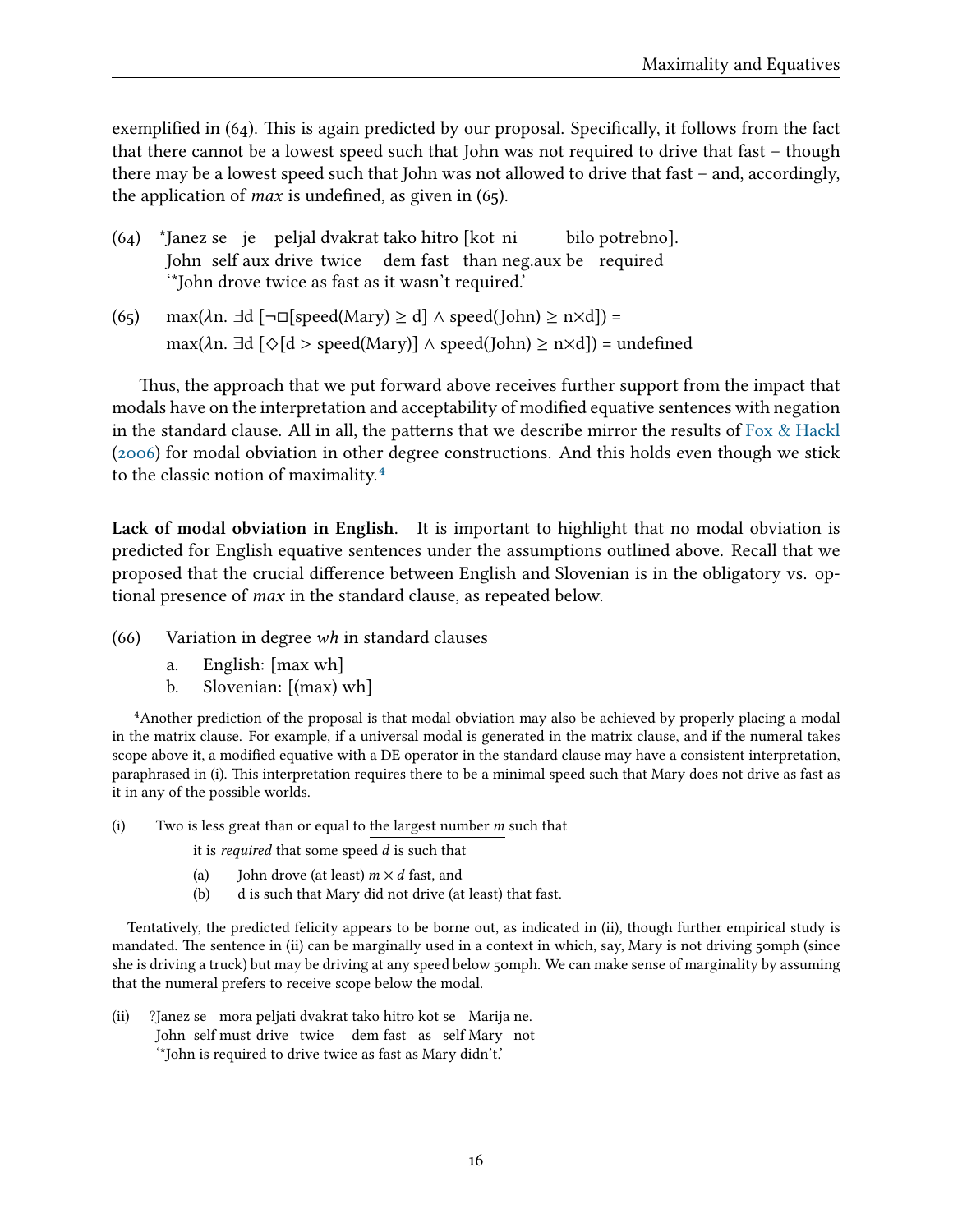In the examples of modal obviation in modified equatives that we discussed, a consistent interpretation was possible because there was a parse of the sentence on which there was no  $max$ operator in the standard clause. This strategy is ruled out in English due to (66). Accordingly, the sentence in  $(67)$  may only have one of the representations in  $(68)$  and  $(69)$ .

- (67) \*John drove (twice) as fast as he isn't allowed to.
- (68) [two  $\lambda$ n [[n times] [∃  $\lambda$ d [max d]  $\lambda$ d' [neg  $\Diamond$  [Mary drove d' fast]]]]]]

[λd [John drove d fast]]]]]

<span id="page-16-0"></span>(69) [two  $\lambda$ n [[n times] [ $\exists$  [ $\lambda$ d [neg [max d]  $\lambda$ d' [ $\diamond$  [Mary drove d' fast]]]]]]] [λd [John drove d fast]]]]]

Again, as discussed above, the problem with these structures is that they either have an undefined meaning, (68) (as originally pointed out by [von Stechow](#page-27-0) [1984\)](#page-27-0), or a tautologous meaning, (69).

This concludes our discussion of the two puzzles. We attributed the difference between English and Slovenian standard clauses with respect to whether they may contain a DE operator to whether a maximality operator must occur in the standard clause: this is the case in English, but not in Slovenian. Finally, modification of standard clauses by a multiplicative introduces a maximality operator into the interpretation of the equative, which is then acceptable only if the standard clause containing a DE operator also contains an appropriately placed modal[.](#page-16-1) The summary of our assumptions and their consequences is in  $(70)^5$ 

(70) Summary of our proposal about equatives

- a. English: max obligatory; DE operators unacceptable.
- b. Slovenian: max optional; DE operators acceptable in the absence of max.
- c. Multiplicatives: max introduced by the numeral higher in the clause; DE operators acceptable only with appropriately placed modals.

(i) Hans ist so gross wie niemand sonst es ist. John is as big as no one else it is '\*John is as tall as no one else is.'

A salient feature of all these examples seems to be that while negative indefinites and their ilk (no one, never, not anymore) are acceptable in them, plain negation is not. Although further empirical study is necessary (e.g., there may be a preference for phrasal variants of these sentences), one potential way of dealing with this variation would be to assume that German is just like what we propose for English, but that the *max* operator is not the one we adopt in the main text but rather max based on informativity. Namely, as discussed by [Fox & Hackl](#page-25-1) [\(2006\)](#page-25-1) and Abrusán & [Spector](#page-25-12) [\(2011\)](#page-25-12) for how many questions, on such a construal of max, negative indefinites may participate in obviation of maximality failures, as illustrated in (ii) (see [Penka](#page-26-5) [2016](#page-26-5) for a slightly different take).

(ii) How many children does none of these women have?

<span id="page-16-1"></span>[Penka](#page-26-4) [\(2010,](#page-26-4) [2016\)](#page-26-5) discusses felicitous examples of DE operators in German equatives (see also [von Stechow](#page-27-0) [1984\)](#page-27-0). One such example is provided in (i).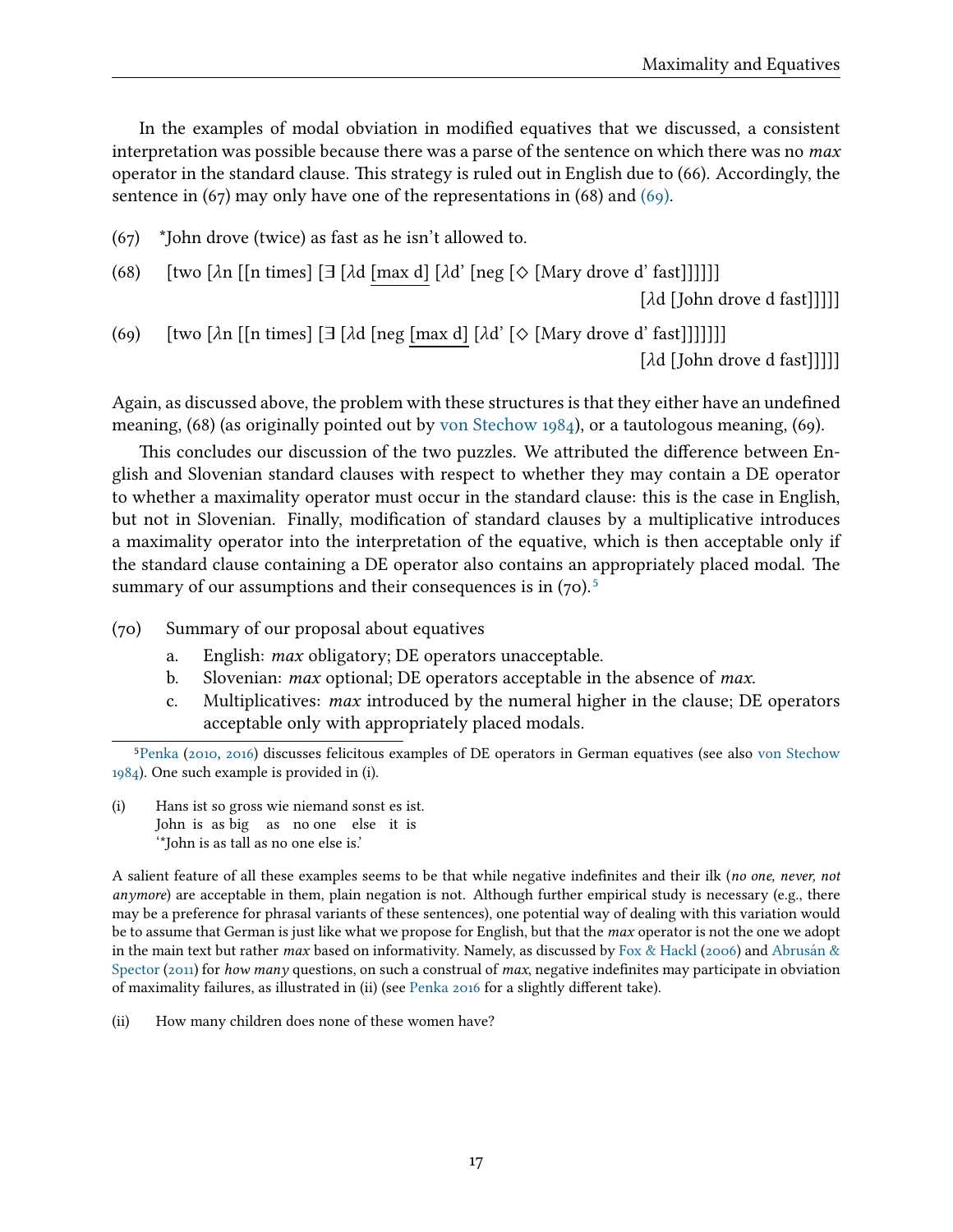#### <span id="page-17-0"></span>5 More on density

The facts about the distribution of DE operators in the standard clauses of equatives remain the same when we switch to examples that appear to be based on discrete scales. For example, consider (71). As with other examples discussed so far, the appearance of negation in the standard clause does not result in unacceptability, but rather in a comparative meaning indicated at the bottom of the example.

(71) Janez ima toliko John has dem-many kids than them Mary neg.has otrok [kot jih Marija nima]. '\*John has as many kids as Mary doesn't have.' (⇔ John has more kids than Mary does.)

Inserting a multiplicative modifier in the structure results in unacceptability, as shown in  $(72)$ . This is unexpected on the above proposal – unless the scale of measurement is dense. If the scale is the discrete scale of natural numbers, there would exist a minimal number  $d$  such that Mary does not have  $d$  children – this would be the smallest natural number such that Mary has fewer children than that number. Consequently, there would be a maximal multiplicative  $n$  with which you can multiply  $d$  and get the number of John's children. The sentence would have a consistent meaning and should be acceptable.

(72) \*Janez ima dvakrat toliko John has twice dem-many kids than them Mary neg.has otrok [kot jih Marija nima]. '\*John has twice as many kids as Mary doesn't have.'

Furthermore, this unacceptability disappears in the presence of an appropriately placed modal in the standard clause. This is shown in  $(73)$ , where there is an existential modal occurring in the scope of negation in the standard clause.

(73) Janez ima dvakrat toliko John has twice dem-many kids than them neg aux allowed to have otrok [kot jih ne bi smel imeti]. '\*John has twice as many kids as he is not allowed to have.'

On the other hand, if a modal is placed differently, say, if we replace the existential modal in (73) with a universal modal, the sentence is unacceptable (even in a context in which regulation about how many children you are (not) required to have would be sensible).

(74) \*Janez ima dvakrat toliko John has twice dem-many kids than them neg.aux required to have otrok [kot jih ni potrebno imeti]. '\*John has twice as many kids as he is not required to have.'

These intricate patterns, which mirror those discussed in the preceding section, are naturally predicted on the assumption that all scales of measurement are dense, as argued by [Fox & Hackl](#page-25-1) [\(2006\)](#page-25-1) – and are mysterious otherwise. For this reason, we take the behavior of Slovenian equatives to provide yet further support for the universal density of measurement.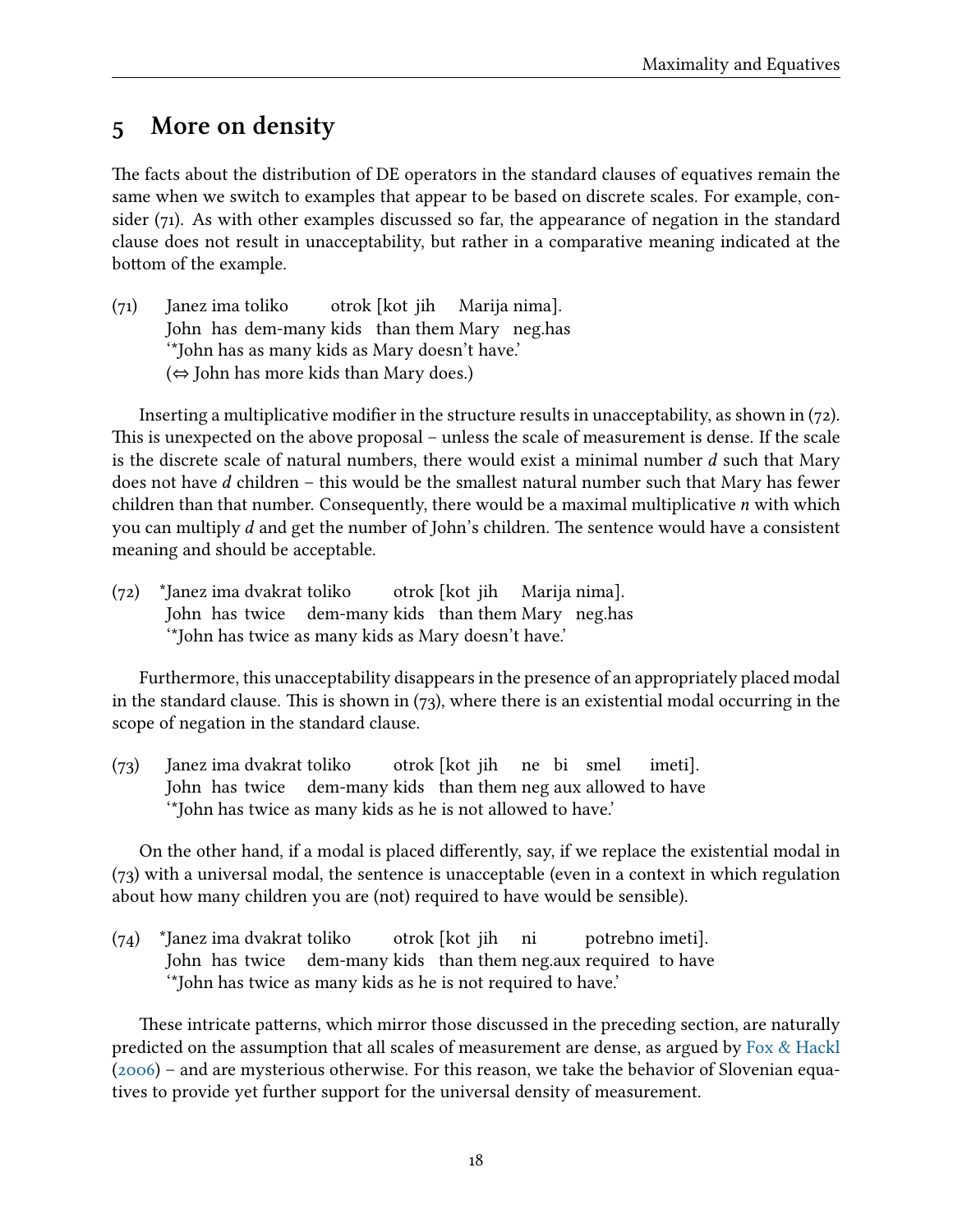#### <span id="page-18-0"></span>6 Comparatives

A translation of well-formed John drove faster than Mary did into Slovenian is provided in (75): the standard clause is headed by  $kot$ , which we find in the equative as well, while the adjective bears comparative morphology.

(75) Janez se je peljal hitreje [kot se je Marija]. Janez self aux drive faster than self aux Mary 'John drove faster than Mary did.'

When it comes to the distribution of DE operators in their standard clause, Slovenian comparatives behave just like their English counterparts: an occurrence of a DE operator, as in (76) and (77), makes the sentences are unacceptable.

- <span id="page-18-2"></span>(76) \*Janez se je peljal hitreje [kot se Marija ni]. Janez self aux drive faster than self Marija neg.aux '\*John drove faster than Mary didn't.'
- (77) \*Janez se je peljal hitreje [kot se je malokdo]. Janez self aux drive faster than self aux few people '\*John drove faster than few people did.'

Now, if comparatives have a maximality-based semantics [\(von Stechow](#page-27-0) [1984,](#page-27-0) and many others following him), and if maximality is optional, just as in Slovenian equatives, this behavior is unexpected. However, either of these two assumptions may be dropped. First: we present [Gajewski'](#page-25-2)s [\(2008\)](#page-25-2) account of the unacceptability of DE operators in the standard clauses of comparatives, an account that builds on a negation-based analysis of comparatives. Second: the unacceptability of DE operators can also be derived on maximality-based accounts, though we would need to assume that maximality is obligatory. We discuss potential motivations for this assumption. All in all, we remain agnostic about which of these two strategies is more adequate.

#### <span id="page-18-1"></span>6.1 Negation-based analysis of comparatives

On one approach to comparison constructions, the difference between simple equative and comparative sentences lies solely in the degree operator occurring in the standard clause: while in equatives this is a maximality operator, in equatives this is a negative operator (see [Schwarzschild](#page-26-8) [2008](#page-26-8) for the same assumption about the difference between equatives and comparatives, and [Seuren](#page-26-7) [1973,](#page-26-7) [Gajewski](#page-25-2) [2008,](#page-25-2) [Alrenga & Kennedy](#page-25-9) [2014](#page-25-9) for discussion of comparatives). Accordingly, the sentence in  $(77)$  has the meaning along the lines of  $(78)$ .

- (78) \*John drove faster than Mary didn't.
- (79) Some speed  $d$  is such that
	- (i) John drove (at least)  $d$  fast, and
	- (ii)  $d$  is not such that Mary did not drive (at least) that fast.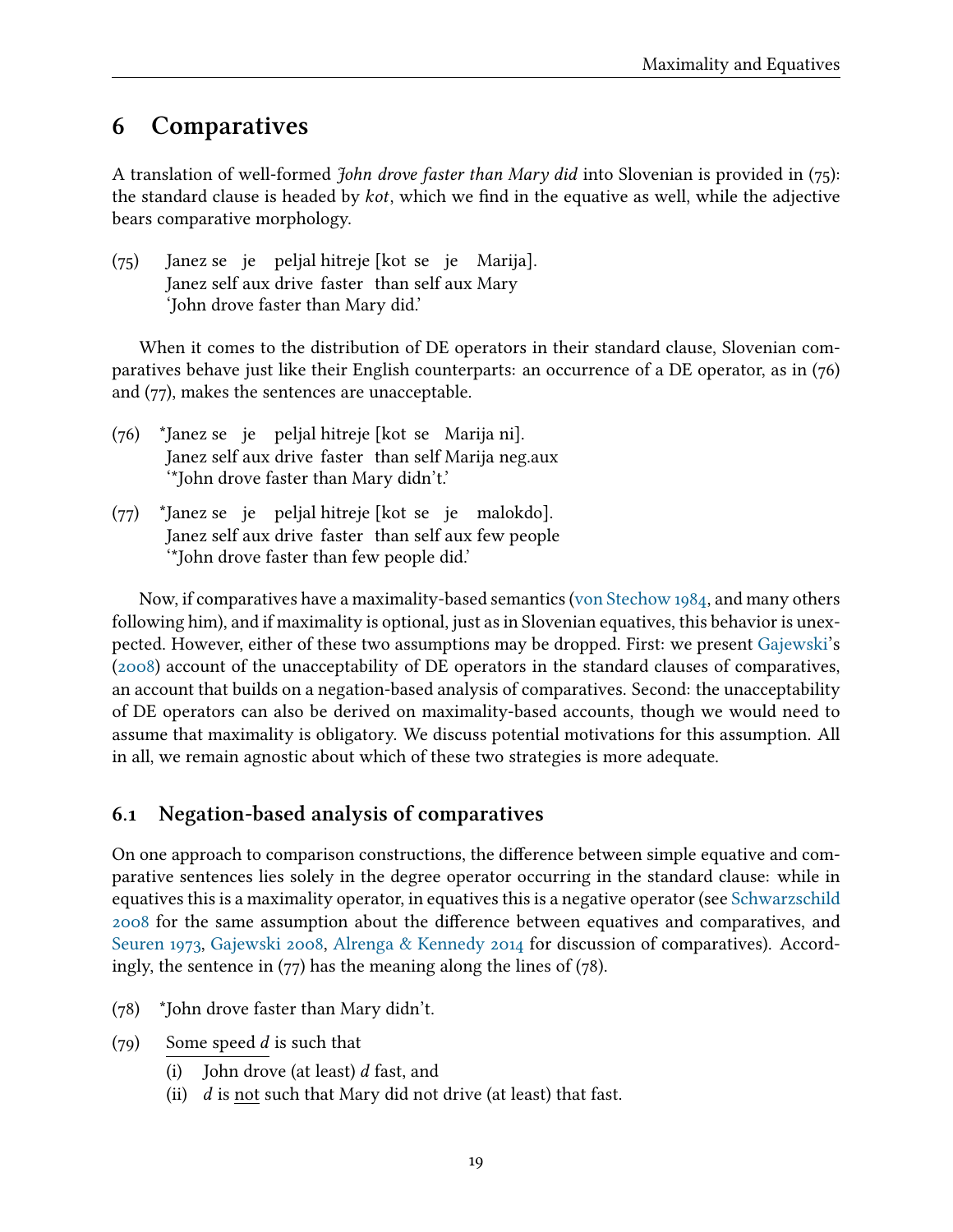$(\Leftrightarrow$  Mary drove (at least) *d* fast)

As pointed out by [Gajewski](#page-25-2) [\(2008\)](#page-25-2), this meaning is trivial in any context in which it is presupposed that John and Mary are driving at some speed, which may be the presupposition of sentence  $(78)$ . This explains the unacceptability of DE operators in the standard clauses of comparatives.

Negative operator. More precisely, we can follow [Seuren](#page-26-7) [\(1973\)](#page-26-7), [Schwarzschild](#page-26-8) [\(2008\)](#page-26-8), [Gajew](#page-25-2)[ski](#page-25-2) [\(2008\)](#page-25-2), and others, in assuming that the standard clause of a comparative contains a negative operator. We define this operator as in (80). (Note that our characterization of the negative op-erator corresponds to [Heim'](#page-25-13)s [2006a](#page-25-13) little operator.)

 $(8o)$   $[\![\text{NEG}](d)(D) = 1 \text{ iff } \neg[D(d)]\!]$ 

This means that the comparative sentence in  $(81)$  has the LF in  $(82)$ : the degree wh starts in the complement of NEG, and both the NEG constituent and wh must move for interpretability at LF. (The structure obviously parallels that of equatives, given in  $(24)$ , with neg replacing max.)

- (81) John drove faster than Mary did.
- (82)  $\left[\exists \text{ [wh } [\lambda \text{d } [\text{NEG d} ] [\lambda \text{d'} [\text{Mary} \text{ drove d'} \text{fast}]]]] \right] [\lambda \text{d } [\text{John} \text{ drove d} \text{fast}]]]$

The interpretation of  $(82)$  is provided in  $(83)$ : there is a speed such that John drove at least that fast but Mary did not, that is, John's speed is greater than Mary's speed.

(83) ∃d [John drove d-fast ∧ ¬Mary drove d-fast]

DE operators in comparatives. If a DE operator occurs in the standard clause, as in (84), the sentence has an interpretation that is trivial, given in [\(86\).](#page-19-0) Namely, it merely conveys that there is a speed such that John and Mary drove at least as fast as that speed. This is true in any context in which John and Mary drove, which is arguably the presupposition of the sentence.

<span id="page-19-1"></span>(84) \*John drove faster than Mary didn't.

<span id="page-19-0"></span>(85) [<sup>∃</sup> [wh [λd [neg d] [λd' [neg [Mary drove d fast]]]]]] [λd [John drove d fast]]

(86) ∃d [John drove d-fast ∧ Mary drove d-fast]

Unlike in the case of equatives, dropping the negative operator is not an option. This is because if we were to drop the negation in  $(85)$ , we would obtain the representation in  $(87)$ . This corresponds to an equative structure and should be spelled out as such.

(87)  $\left[\exists \text{ [wh } [\lambda d \text{ [neg } [\text{Mary } \text{ drove } d \text{ fast}]]]] \right] [\lambda d \text{ [John } \text{ drove } d \text{ fast}]]$ 

**Max as a rescue mechanism?** An assumption of another *max* operator in the structure in  $(85)$ , as given in (89), would, however, yield a contingent interpretation. This is computed in  $(90)$ : the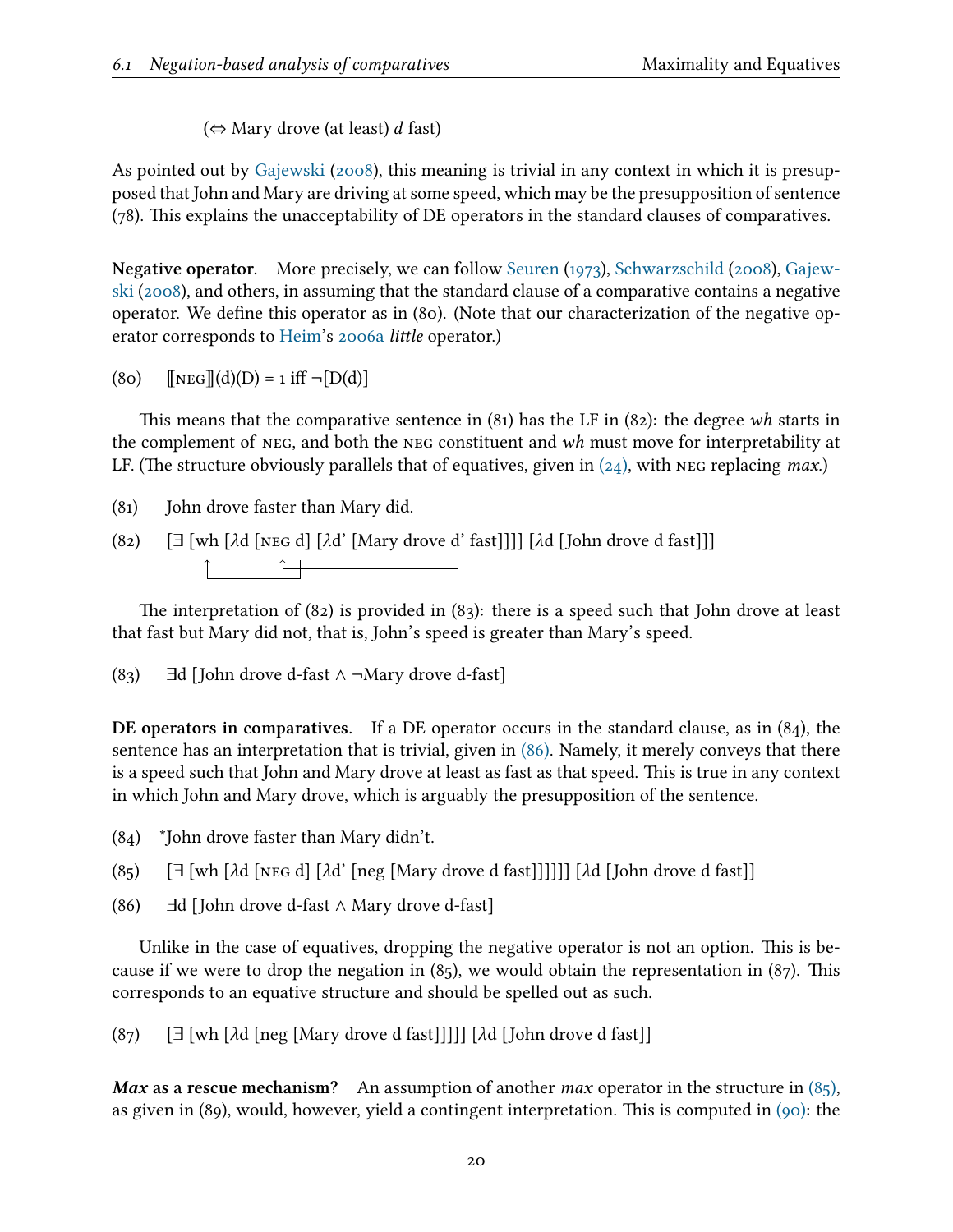two negation operators cancel each other out, so the meaning that we obtain is that John drove at least as fast as Mary did. Note, however, that this meaning is equivalent to that of an equative structure that lacks either a neg or a max operator, as discussed above.

- <span id="page-20-2"></span>(88) \*John drove faster than Mary didn't.
- <span id="page-20-1"></span>(89)  $\left[\exists \left[ \text{wh} \left[ \lambda \text{d} \left[ \text{neg} \left[ \left[ \text{max} \text{d} \right] \left[ \lambda \text{d} \left[ \text{max} \text{d} \right] \left[ \lambda \text{d} \left[ \text{M} \text{ drove} \text{d} \right] \right] \right] \right] \right] \right] \left[\lambda \text{d} \left[ \text{J} \text{ drove} \text{d} \text{fast} \right] \right]$
- (90)  $\exists d \,[d = \max(\lambda d. \text{ Mary drove } d \text{-fast}) \wedge \text{speed(John)} \geq d]$

We suggest that this equivalence between equatives and comparatives with DE operators in the standard clause would be problematic. More specifically, the sentence on this parse should be as unacceptable as the sentence in (91-a) [\(Spector](#page-26-12) [2014a;](#page-26-12) cf. also [Magri](#page-26-13) [2009,](#page-26-13) [2011,](#page-26-14) [Meyer](#page-26-15) [2013\)](#page-26-15). In  $(91)$ , we have two contextually equivalent sentences. The structurally more complex one,  $(91-a)$ , is marked.

- (91) [Context: Talking about two children who are brothers and sisters and have no other siblings. Obviously they share their last name.]
	- a. #Both of these kids have a beautiful last name.
	- b. These kids have a beautiful last name.

While the precise reason for the markedness of the above example is debatable and the range of such data needs to be further investigated (see [Meyer](#page-26-15) [2013,](#page-26-15) [Spector](#page-26-12) [2014a](#page-26-12) for related discussion), the following descriptive generalization is good enough for our purposes (where S' is a structural alternative to S iff S' can be derived from S by substituting constituents of S' with its subconstituents, or with elements from the lexicon, [Katzir](#page-25-14) [2007\)](#page-25-14). Thus, since the structure in  $(88)$ would violate the principle in  $(g_1)$  – namely, it would have the same meaning as its alternative that lacks the two negation operators – it is ruled out.

<span id="page-20-3"></span>(92) Condition on felicity:

If S is strictly simpler than S', and S and S' are contextually equivalent, S' is unacceptable. [where S is strictly simpler than S' iff S is a structural alternative of S' and S' is not a structural alternative of S', see [Katzir](#page-25-14) [2007\]](#page-25-14)

This constitutes one potential account of the asymmetry between Slovenian equative and comparative sentences with respect to acceptability of DE operators in the standard clause. This difference springs from the fact that comparatives already contain a DE operator and having another one results in a trivial interpretation (as proposed by [Gajewski](#page-25-2) [2008\)](#page-25-2).

#### <span id="page-20-0"></span>6.2 Maximality-based analysis of comparatives

If we adopt a maximality-based analysis of comparatives, the behavior of DE operators in their standard clauses would be correctly predicted by stipulating that the maximality operator occurs obligatorily therein, unlike in Slovenian equatives. We show this in a simple extension of the above proposal. We conclude the section by discussing a potential motivation for this stipulation.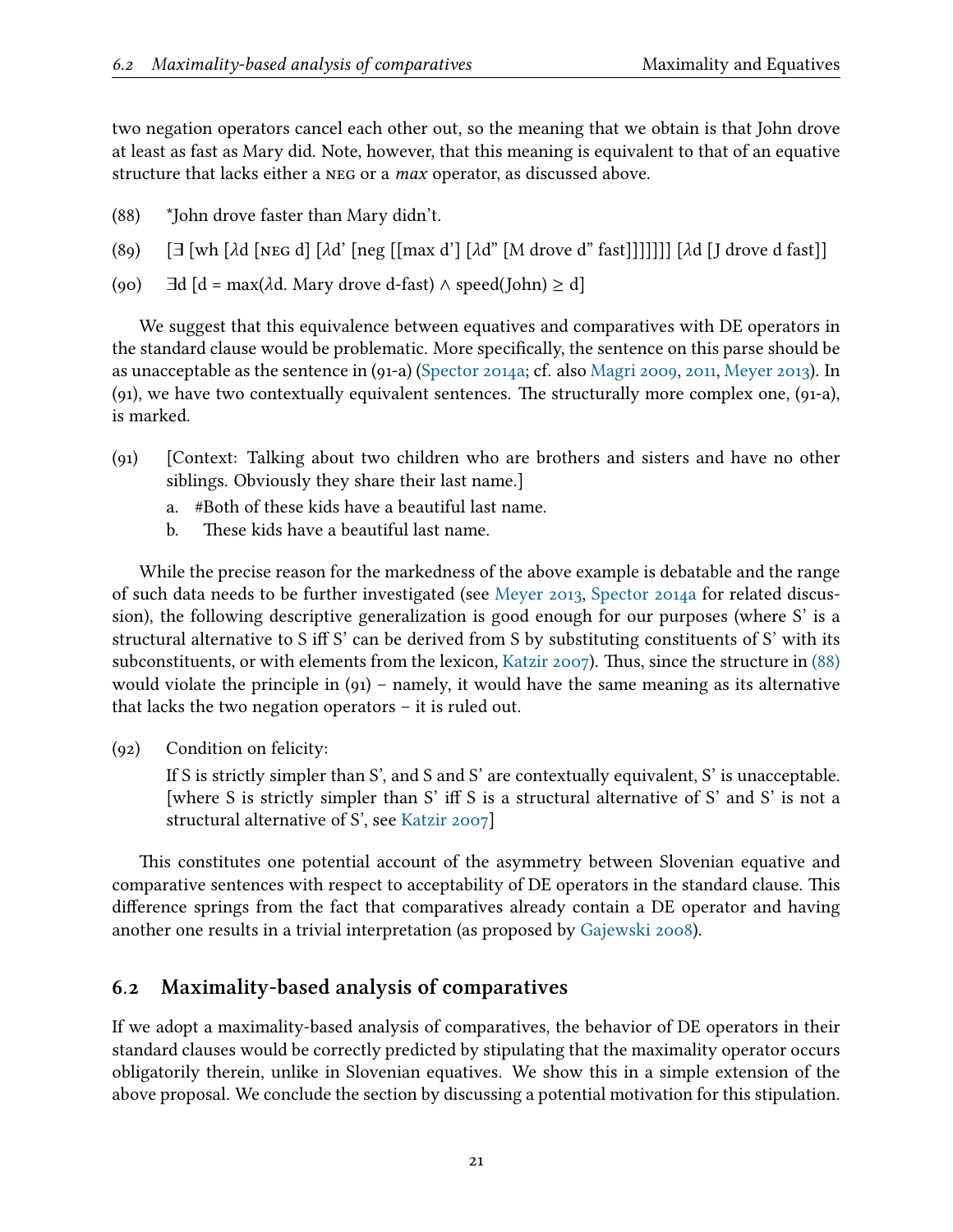Comparatives and differentials. Our starting point are modified comparative sentences. Consider the sentence with a differential modifier *iomph* in  $(g_3)$ : it conveys that John's spead is at least as great as Mary's speed plus 10mph, as given in (94).

- (93) John drove 10 mph faster than Mary did.
- (94)  $\exists d$  [speed(John)  $\geq d \wedge d = \max(\lambda d)$ . Mary drove d-fact)+10mph]

Building on our analysis of equative sentences, and on our assumptions about measure phrases, this meaning can be captured if we assign the sentence the structure in (95), which mirrors closely the structure that we assigned to equative sentences modified by multiplicatives. In this structure, the differential phrase attaches to the standard clause (the material corresponding to the differential modifier is underlined).

(95)  $\left[\text{10mmh }[\text{dim }[\text{diff m}] \;[\exists \;[\text{wh }[\lambda \text{d }[\text{max d}] \;[\lambda \text{d'}[\text{M} \; \text{drove d'} \; \text{fast}]]]]\right]\right] [\lambda \text{d }[\text{J} \; \text{drove d-fast}]]]$ 

We define  $\text{diff}$  as a modifier of quantifiers over degrees, in parallel to our treatment of the multiplicative head times: it takes a degree m and a quantifier over degrees  $\mathcal D$  as its arguments, and returns predicates over degrees  $D$  such that subtracting  $m$  from every element in  $D$  yields a predicate of which  $\mathfrak D$  holds.

$$
(96) \qquad \text{[[diff]]}(m)(\mathfrak{D})(D) = 1 \text{ iff } \mathfrak{D}(\{d \mid \exists d \in D \ [d' = m + d]\})
$$

With this characterization in hand, we can compute the meaning of the structure in (95), which is that John's speed is greater than or equal to Mary's speed plus 10 mph. The meaning of *10mph* parallels what we assign to other measure phrases, cf.  $(45)$  above.

(97)  $\lceil \text{1omph} \rceil (\lambda m)$ .  $\lceil \text{d} \rceil = \max(\lambda d)$ . Mary drove d-fast)  $\land$  speed(John)  $\geq m+d$ ]) = 1 iff  $\mu(\lambda m. \ \exists d \ [d = \max(\lambda d. \ \text{Mary} \ d\text{-fast}) \land \text{speed(John)} \geq m+d]) \geq \text{10mph} \ if$  $\mu(\lambda m. \text{ speed}(John) \ge \max(\lambda d. \text{ Mary drove d-fast}) + m) \ge \text{10mph iff}$  $speed(John) \geq speed(Mary) + 10 mph$ 

In cases in which there is no overt differential modifier, such as  $(98)$ , we continue to assume that a differential modifier is present, though it is covert, and its degree argument is subject to existential closure (cf. e.g. [von Stechow](#page-27-0) [1984\)](#page-27-0). This means that the sentence in (98) has the representation in  $(99)$ . (We do not introduce another existential quantifier into our representations, but rather indicate existential closure by using  $d^*$ .)

- (98) John drove faster than Mary did.
- (99)  $\left[\left[\text{diff d}^*\right]\left[\exists \left[wh \left[\lambda d\left(\text{max d}\right]\left[\lambda d\right]\left(\text{Mary drove d}'\right. \text{fast}\right]]\right]\right]\right] \left[\lambda d\left[\text{John drove d-fast}\right]\right]$

The meaning of the sentence in  $(99)$  on our above assumptions corresponds to the standard comparative meaning, as computed in (100): John's speed is at least as great as Mary's speed plus some other speed.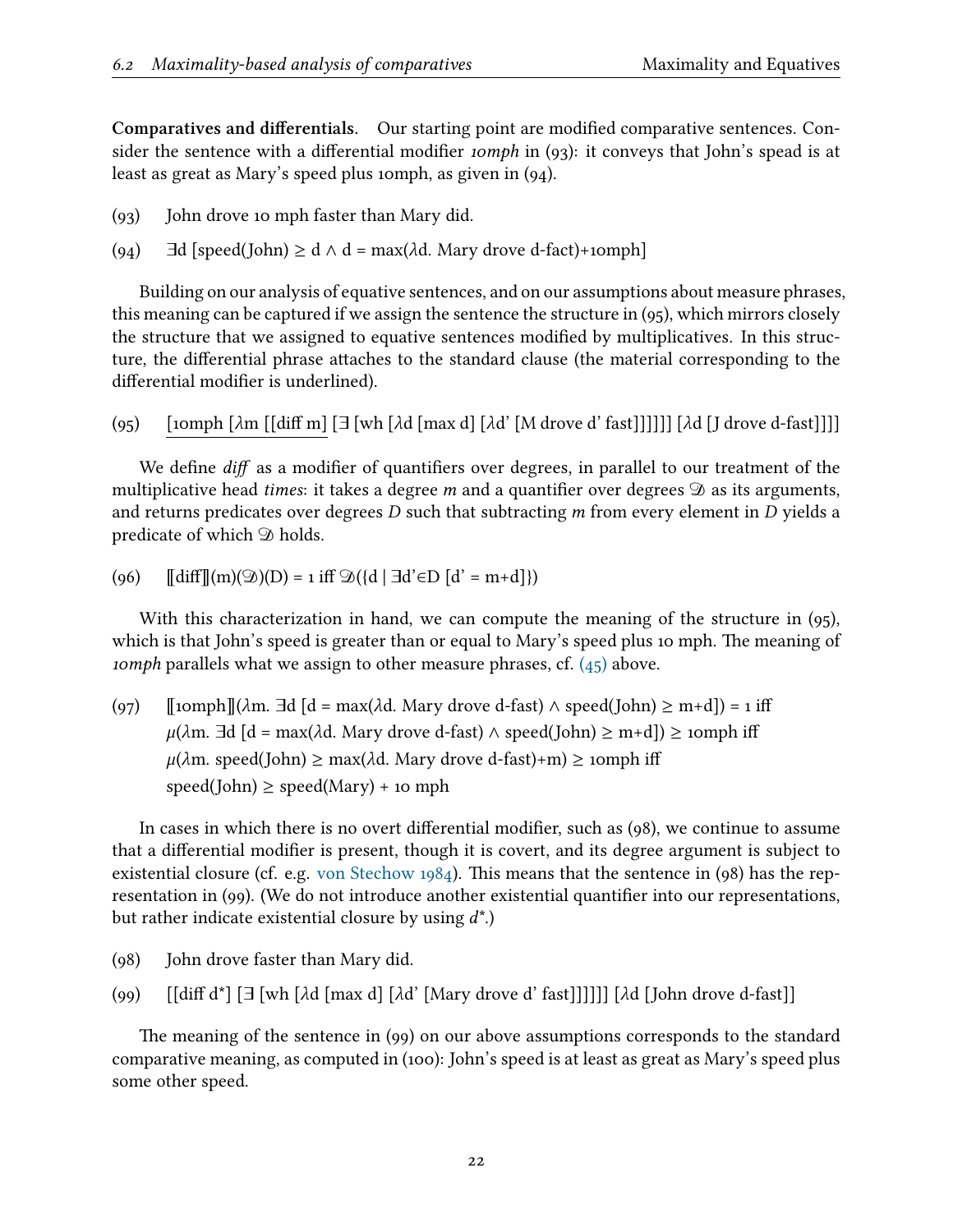$(100)$ ∃d<sup>\*</sup> [speed(John) ≥ speed(Mary)+d<sup>\*</sup>]

Maximality and DE operators. If the maximality operator obligatorily occurs in the standard clause of a comparative, DE operators should not be able to occur in the standard clause of a comparative. We are thus left with the following representation of a sentence like  $*$ *fohn drove* faster than Mary didn't and its Slovenian counterpart:

<span id="page-22-1"></span>(101)  $\left[ \left[ \text{diff } d^* \right] \right] = \left[ \text{wh } [\lambda d \left[ \text{neg } [\text{Mary drove } d \text{ fast}]] \right] \right] \left[ \lambda d \left[ \text{John drove } d \text{-fast} \right] \right]$ 

The meaning of the structure is defined and consistent, as given in (102): John's speed is greater than Mary's speed[.](#page-22-0) Significantly, on the assumption of density of measurement, this meaning is equivalent to the meaning of the parallel equative sentence,  $(35)$ , repeated below.<sup>6</sup>

- (102)  $\exists d \,[d > speed(Mary) \land \exists d' \,[speed(John) \geq d+d']]$  $\Leftrightarrow$  speed(John) > speed(Mary)
- (103) ∃d [¬(speed(Mary)≥d) ∧ speed(John) ≥ d]  $\Leftrightarrow$  speed(John) > speed(Mary)

Since  $(76)$  is unacceptable, the representation in  $(101)$  must for some reason be unavailable. We already encountered one potential reason above: the unacceptability of  $(76)$  can be taken to result from the deviance of structurally more complex expressions that have meanings that are contextually equivalent to those expressed by their simpler counterparts [\(Katzir](#page-25-14) [2007,](#page-25-14) [Meyer](#page-26-15) [2013,](#page-26-15) [Spector](#page-26-16) [2014b;](#page-26-16) though see footnote [6\)](#page-22-0).

More specifically, we suggest that the unacceptability of the comparative is covered by the condition in [\(92\).](#page-20-3) Specifically, the comparative structure in [\(101\)](#page-22-1) has the equative structure in (104) as a formal alternative (the latter lacks a *diff* phrase)[.](#page-22-2) Since the two are contextually equivalent, the comparative is unacceptable according to  $(g_2)$ .<sup>7</sup> the comparative is unacceptable according to  $(q_2)$ .<sup>7</sup>

 $(i)$  [Scenario: there is a minimal prohibited speed, say, 50 mph.] ?Janez se je peljal hitreje [kot se ne bi smel]. John self aux drive faster that self neg aux allowed

<span id="page-22-0"></span><sup>&</sup>lt;sup>6</sup>An alternative explanation of why DE operators are unacceptable in standard clauses of comparatives, one that also capitalizes on the obligatory presence of a covert differential modifier in comparatives, may build on the intuition expressed in Section [4:](#page-9-0) that numerals and perhaps measure phrases more generally require there to be a determinate object whose extent they specify or measure. Accordingly, since comparatives, in contrast to equatives, are always accompanied by a differential and, consequently, a potentially existentially closed measure operator (corresponding to the denotation of a measure phrase), they effectively always require the existence of a maximal element in the set modified by the (existentially closed) measure operator. This is impossible if the standard clause contains a DE operator (at least in the absence of an appropriately placed modal). is type of approach builds on the same features of comparatives that we do, and is not obviously empirically distinguishable from what we say in the main text.

<span id="page-22-2"></span>In cases where there is a minimal element in the meaning of the standard clause – that is, in modal obviation cases – the two constructions have slightly different meanings: the equative conveys that the matrix predicate holds of this minimal element, while the comparative conveys that the matrix predicate holds of the minimal element plus some differential degree. And since the two meanings are not equivalent (the latter is stronger than the former), we predict that the comparative may be acceptable (at least if the context admits the pertinent minimal element). This prediction is tentatively borne out, though further empirical study is mandated.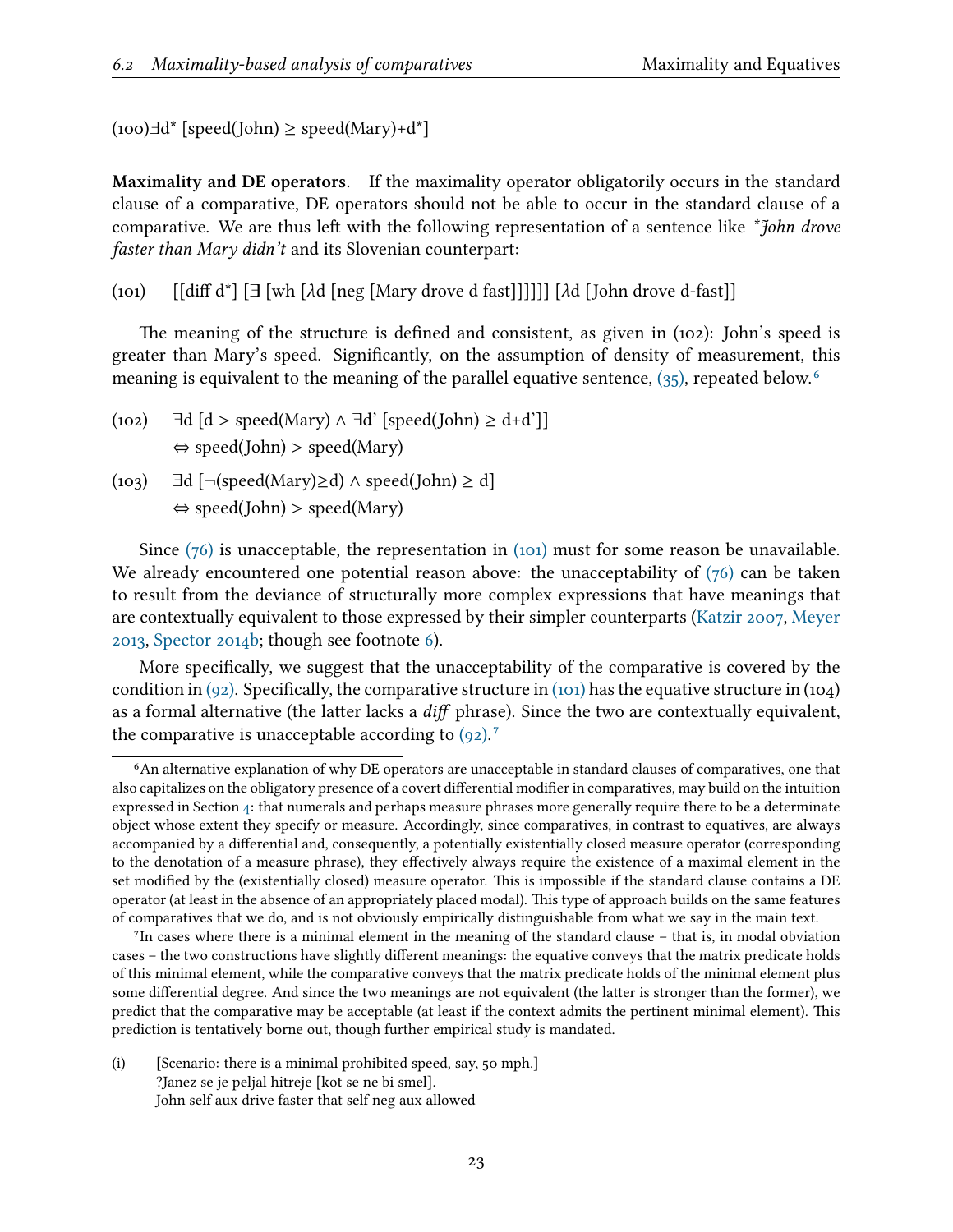#### (104)[<sup>∃</sup> [wh [λd [neg [Mary drove d fast]]]] [λd [λd [John drove d fast]]]]

On the other hand, since an equative sentence with a DE operator in the standard clause does not have the comparative sentence as a structural alternative – namely, you cannot get from the equative sentence to the comparative one by merely replacing its constituents with their subconstituents or elements from the lexicon –, nor any other alternative that would be contextually equivalent to it, it is not supposed to be marked according to the condition in (103). This explains why comparatives, but not equatives, with DE operators in their standard clauses are unacceptable.

Scalar implicatures of equatives. There is an issue facing this approach: equatives tend to trigger the inference that the comparative variant of the sentences is false, as described in (105).

(105) John drove as fast as Mary did.  $\rightsquigarrow$  John did not drive faster than Mary did.

This inference bears the signature of a scalar implicature (say, it can be cancelled, and it disappears in the scope of DE opeators). It is standardly derived by negating the comparative alternative of the sentence (cf., e.g., [Re](#page-26-6)tt [2014,](#page-26-6) and many others). The assumption that equatives are less complex than comparatives (and thus that the latter are not structural alternatives to the former) makes the derivation of the scalar implicature in  $(105)$  difficult, however.

One way of dealing with this difficulty is to assume that an equative sentence may have a parse with a covert multiplicative modifier (paraphrasable with *one time*), as given in (106). (We do not assume that the covert degree argument of the modifier needs to move out of its base position, like numerals do, though this is not crucial.)

(106) [[times 1] [<sup>∃</sup> [wh [λd [[max d] [λd' [Mary drove d' fast]]]]]] [λd [John drove d-fast]]

This structure has structures in which 1 is replaced by a higher number as alternatives. All of these alternatives have a stronger meaning than (106), and may thus be negated by the mechanism responsible for generating scalar implicatures. Accordingly, the equative sentence is correctly predicted to have an implicature along the lines of (105): John drove as fast as Mary did, and he did not drive *n* times as fast as she did, for every  $n > 1$  – which is equivalent to John driving exactly as fast as Mary did. In order to derive the preference to generate such an implicature, we would have to assume that structures like (106) constitute the preferred parse of an equative sentence (perhaps due to having a stronger meaning once the scalar implicature is factored in).

This constitutes the second potential account of the asymmetry between Slovenian equative and comparative sentences with respect to acceptability of DE operators in the standard clause. Specifically, on a maximality-based approach to comparatives, an instance of which we sketched above, the unacceptability of DE operators in the standard clauses of comparatives would be expected if maximality in the standard clause were obligatory. Rather than providing a reason for this obligatoriness, we sketched a possible reason for why comparatives that contain a DE opera-

<sup>&#</sup>x27;\*John drove faster than he wasn't allowed to.'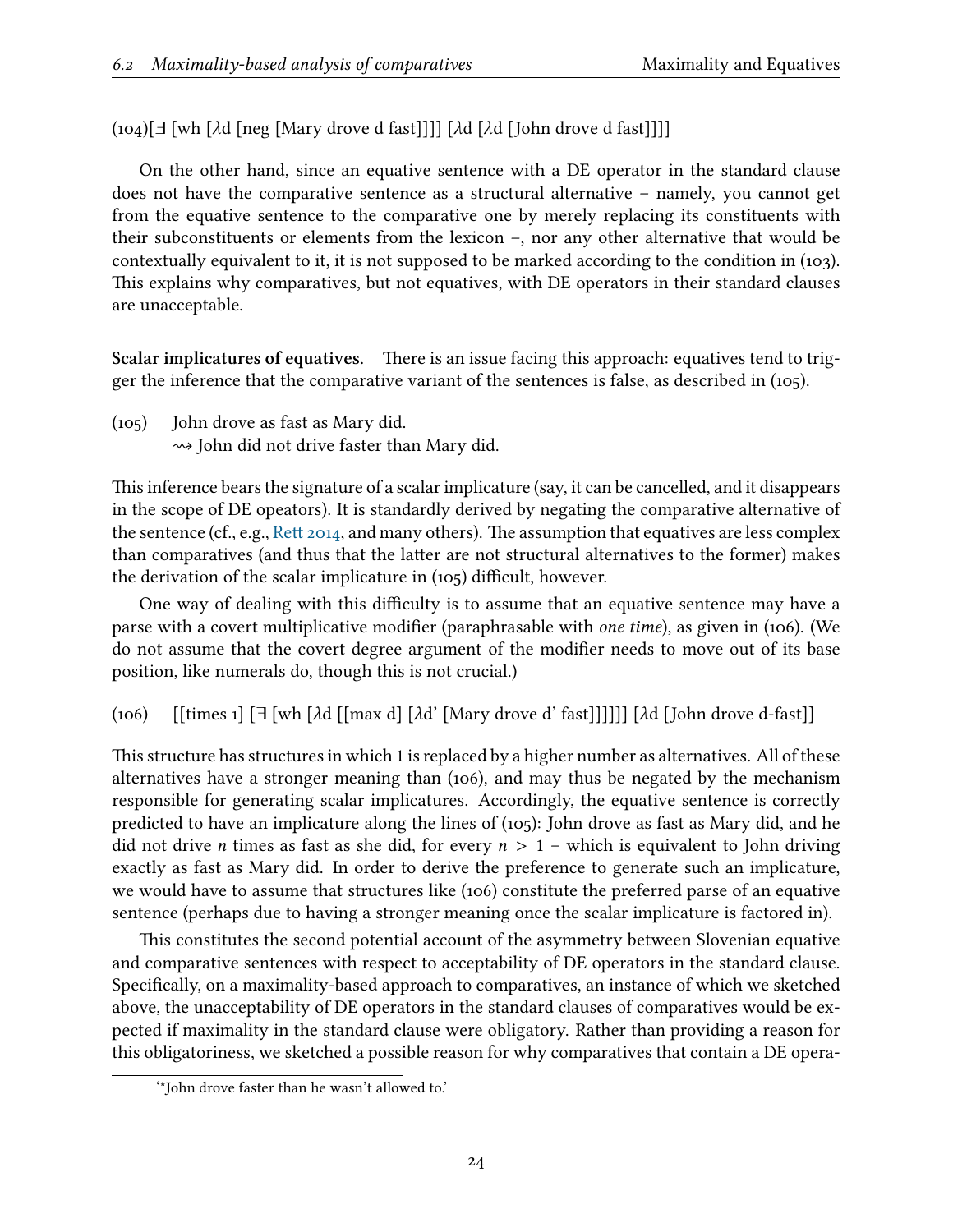tor and lack max might be ruled out on economy grounds – their meanings would be equivalent to those of their structurally simpler alternatives, the equatives.

### <span id="page-24-0"></span>7 Conclusion

Slovenian equatives exhibit behavior that is quite different from their English counterparts as well as from comparatives in both languages: their standard clause may contain a DE operator that c-commands the abstracted over degree argument. However, this holds only if the equative is not modified by a multiplicative. If it is modified, the equative is unacceptable unless it contains an appropriately placed modal in the standard clause.

|                                                | English | Slovenian                               |
|------------------------------------------------|---------|-----------------------------------------|
| Equatives with DE operators                    | $\ast$  |                                         |
| Modified equatives with DE operators $\vert$ * |         | $\star$ ( $\checkmark$ modal obviation) |

Table 2: The acceptability of DE operators in standard clauses of equative constructions.

Building on the approach of [von Stechow](#page-27-0) [\(1984\)](#page-27-0) to these issues, we argued that this behavior supports the proposal that maximality – which plays the central role in ruling out DE operators in the standard clause – should neither be encoded in the lexical semantics of the comparison operators (pace [von Stechow](#page-27-0) [1984\)](#page-27-0), nor in the lexical semantics of adjectives (pace, e.g., [Schwarzschild](#page-26-1) [& Wilkinson](#page-26-1) [2002,](#page-26-1) [Beck](#page-25-7) [2012,](#page-25-7) Dotlactl & Nouwen [2016\)](#page-25-8). Rather, it is realized by a separate morpheme. And there may be cross-linguistic variation with respect to whether this morpheme is obligatory in the standard clause of a comparison construction. In particular, this morpheme occurs obligatorily in English, but not Slovenian, standard clauses, as captured in (107).

- (107) Variation in degree wh in standard clauses of equative constructions
	- a. English: [max wh]
	- b. Slovenian: [(max) wh]

Furthermore, the effect of multiplicative modification is derived if we assume that numerals in degree modifiers require the predicate they modify to at least potentially furnish a maximal degree. This is not possible if the equative contains a DE operator in the standard clause (but no appropriately placed modal). Finally, we suggested that DE operators are unacceptable in standard clauses of comparatives because they either give rise to trivial meanings or they run afoul of independent pragmatic principles, depending on the theory of comparatives.

A crucial ingredient in our proposal was the assumption that the scales of measurement are dense. Since the intricate patterns that we describe obtain also with equatives based on apparently discrete scales, we are lead to believe that the appearance of discreteness is misleading, and that density of measurement should be assumed to be universal [\(Fox & Hackl](#page-25-1) [2006\)](#page-25-1).

Last but not least: another set of arguments that may support splitting maximality off from the lexical semantics of degree operators has been prominently discussed in recent years: the in-terpretation of quantifiers in standard clauses of comparison constructions (see esp. [Heim](#page-25-0) [2006b\)](#page-25-0).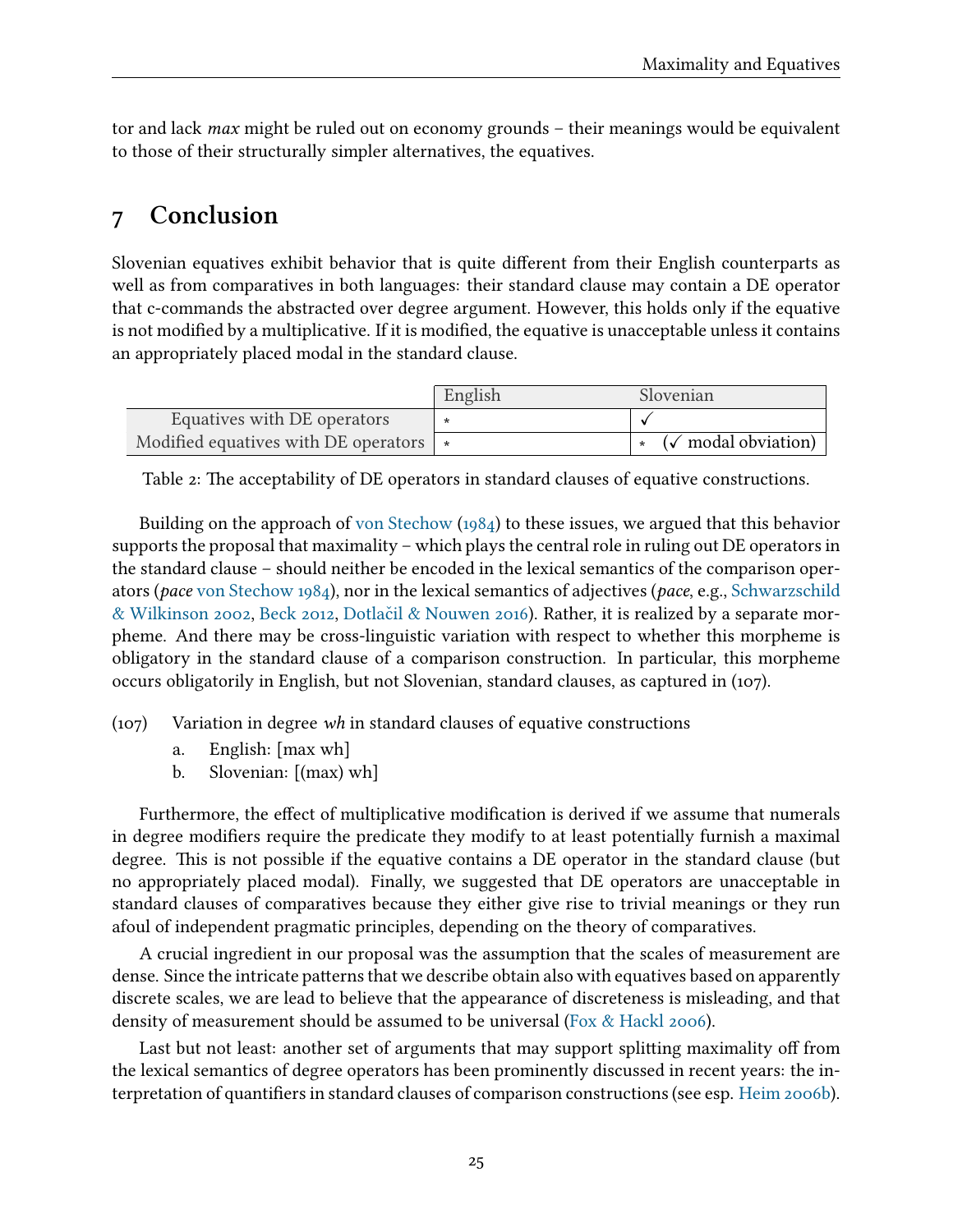While the proposal that we put forward does not capture all the intricacies observed in the literature on this topic, we believe that this could be achieved by incorporating into our proposal a more sophisticated treatment of maximality. We cannot pursue this issue further here, not least since we think this pursuit is likely to obscure our main proposal.

#### References

- <span id="page-25-12"></span>Abrusán, Márta & Benjamin Spector. 2011. A semantics for degree questions based on intervals: Negative islands and their obviation. Journal of Semantics 28.
- <span id="page-25-9"></span>Alrenga, Peter & Christopher Kennedy. 2014. No more shall we part: Quantifiers in English comparatives. Natural Language Semantics  $22(1)$ . 1–53.
- <span id="page-25-7"></span>Beck, Sigrid. 2012. DegP scope revisited. Natural Language Semantics 20(3). 227–272.
- <span id="page-25-11"></span>Beck, Sigrid. 2014. Plural predication and quantified 'than'-clauses. In Luka Crnič & Uli Sauerland (eds.), The Art and Craft of Semantics: A Festschrift for Irene Heim, vol. 1, 91–115. MITWPL.
- <span id="page-25-3"></span>Brame, Michael. 1983. Ungrammatical notes 4: Smarter than me. Linguistic Analysis 12. 323–328.
- <span id="page-25-10"></span>Chomsky, Noam. 1976. Constraints on rules of grammar. Linguistic Analysis 2. 303–351.
- <span id="page-25-8"></span>Dotlačil, Jakub & Rick Nouwen. 2016. The comparative and degree pluralities. *Natural Language* Semantics 24(1). 45–78.
- <span id="page-25-5"></span>Fleisher, Nicholas. 2016. Comparing theories of quantifiers in<sup>\*</sup> than<sup>\*</sup> clauses: Lessons from downward-entailing differentials. Semantics and Pragmatics 9.
- <span id="page-25-1"></span>Fox, Danny & Martin Hackl. 2006. The universal density of measurement. Linguistics and Philos $ophy$  29. 537–586.
- Fox, Danny & Roni Katzir. 2011. On the characterization of alternatives. Natural Language Semantics 19(1). 87–107.
- <span id="page-25-2"></span>Gajewski, Jon. 2008. More on quantifiers in comparative clauses. In Semantics and Linguistic Theory, vol.  $18, 340 - 357$ .
- <span id="page-25-4"></span>Geurts, B. & R. Nouwen. 2007. At least et al.: the semantics of scalar modifiers. Language  $83(3)$ . 533–559.
- <span id="page-25-6"></span>Heim, Irene. 2000. Degree operators and scope. In *Proceedings of SALT 10*, 40–64. CLC Publications, Cornell University.
- <span id="page-25-13"></span>Heim, Irene. 2006a. Little. In *Proceedings of SALT*, vol. 16,  $35-58$ .
- <span id="page-25-0"></span>Heim, Irene. 2006b. Remarks on comparative clauses as generalized quantifiers. Manuscript, MIT.
- <span id="page-25-14"></span>Katzir, Roni. 2007. Structurally defined alternatives. Linguistics and Philosophy 30. 669–690.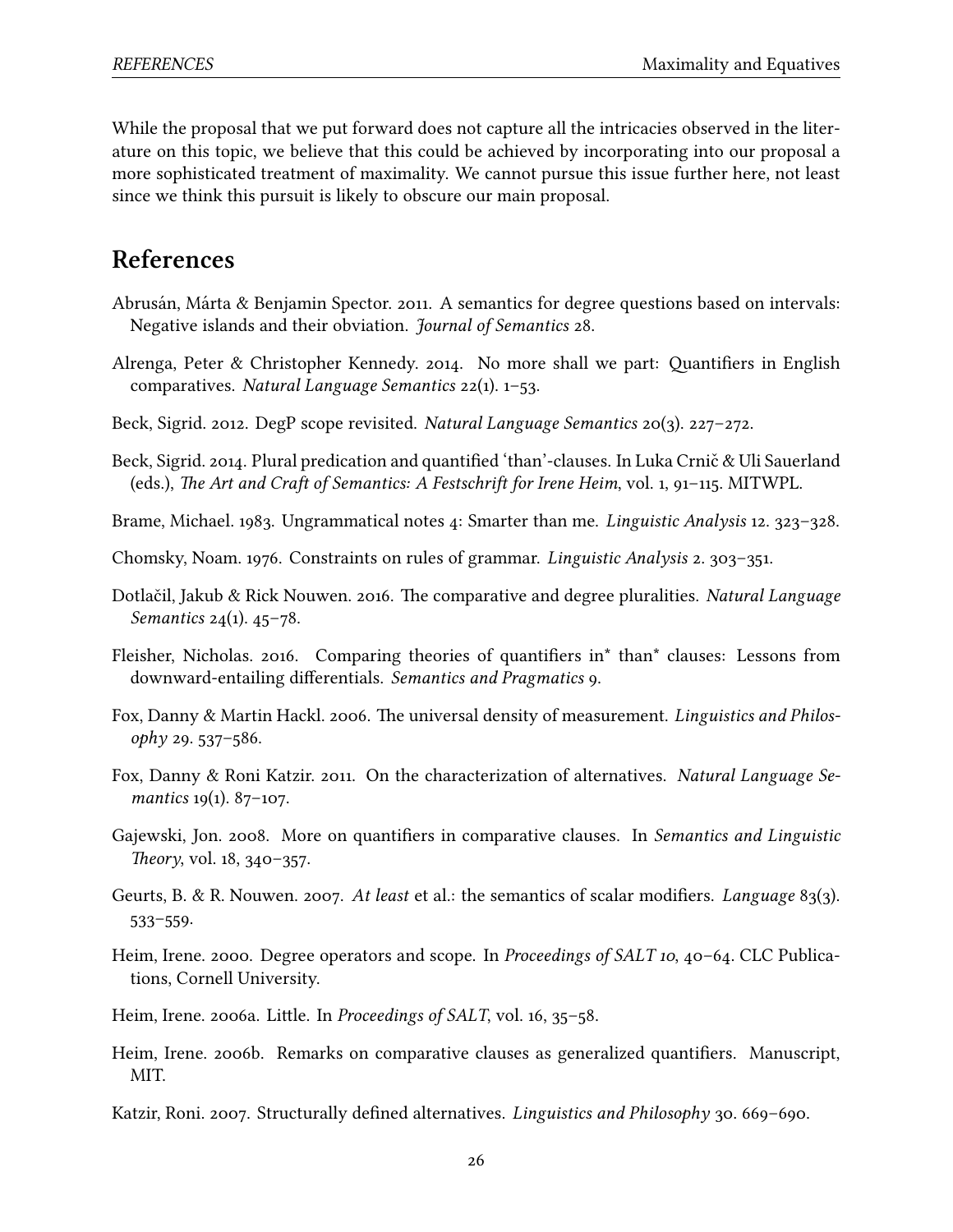- <span id="page-26-11"></span>Kennedy, Christopher. 2015. A "de-fregean" semantics (and neo-gricean pragmatics) for modified and unmodified numerals. Semantics and Pragmatics  $8(10)$ . 1–44.
- <span id="page-26-13"></span>Magri, Giorgio. 2009. A theory of individual level predicates based on blind mandatory scalar implicatures. Natural Language Semantics 17. 245–297.
- <span id="page-26-14"></span>Magri, Giorgio. 2011. Another argument for embedded scalar implicatures based on oddness in downward entailing environments. Semantics and Pragmatics 4(6). 1–51.
- <span id="page-26-15"></span>Meyer, Marie-Christine. 2013. Ignorance and Grammar: Massachusetts Institute of Technology dissertation.
- <span id="page-26-2"></span>Nouwen, Rick. 2010. Two kinds of modified numerals. Semantics and Pragmatics 3.
- <span id="page-26-4"></span>Penka, Doris. 2010. Negative indenites. Oxford: Oxford University Press.
- <span id="page-26-5"></span>Penka, Doris. 2016. Degree equatives - the same as comparatives? Slides at the Workshop on Equatives.
- <span id="page-26-6"></span>Rett, Jessica. 2014. Measure phrase equatives and modified numerals. Journal of Semantics ffuo04.
- <span id="page-26-0"></span>Rullmann, Hotze. 1995. Maximality in the semantics of wh-constructions: University of Massachusetts Amherst dissertation.
- <span id="page-26-3"></span>Schwarz, Bernhard, Brian Buccola & Michael Hamilton. 2012. Two types of class b numeral modifiers: A reply to nouwen 2010. Semantics and Pragmatics 5.
- <span id="page-26-10"></span>Schwarzschild, Roger. 2005. Measure phrases as modifiers of adjectives. Recherches linguistiques de Vincennes (34). 207–228.
- <span id="page-26-8"></span>Schwarzschild, Roger. 2008. The semantics of comparatives and other degree constructions. Language and Linguistics Compass 2(2). 308–331.
- <span id="page-26-9"></span>Schwarzschild, Roger. 2010. Comparative markers and standard markers. In Michael Y. Erlewine & Yasutada Sudo (eds.), Proceedings of the MIT Workshop on Comparatives, vol. 69, 87–105. MIT Working Papers in Linguistics.
- <span id="page-26-1"></span>Schwarzschild, Roger & Karina Wilkinson. 2002. Quantifiers in comparatives: A semantics of degree based on intervals. Natural language semantics 10(1). 1–41.
- <span id="page-26-7"></span>Seuren, Pieter AM. 1973. The comparative. In Generative grammar in Europe, 528–564. Springer.
- <span id="page-26-12"></span>Spector, Benjamin. 2014a. Global positive polarity items and obligatory exhaustivity. Semantics and Pragmatics  $7(11)$ . 1–61.
- <span id="page-26-16"></span>Spector, Benjamin. 2014b. Scalar implicatures, blindness and common knowledge – comments on magri (2011). In Salvatore Pistoia Reda (ed.), Pragmatics, Semantics and the Case of Scalar Implicatures, 146–169. Palgrave Macmillan.